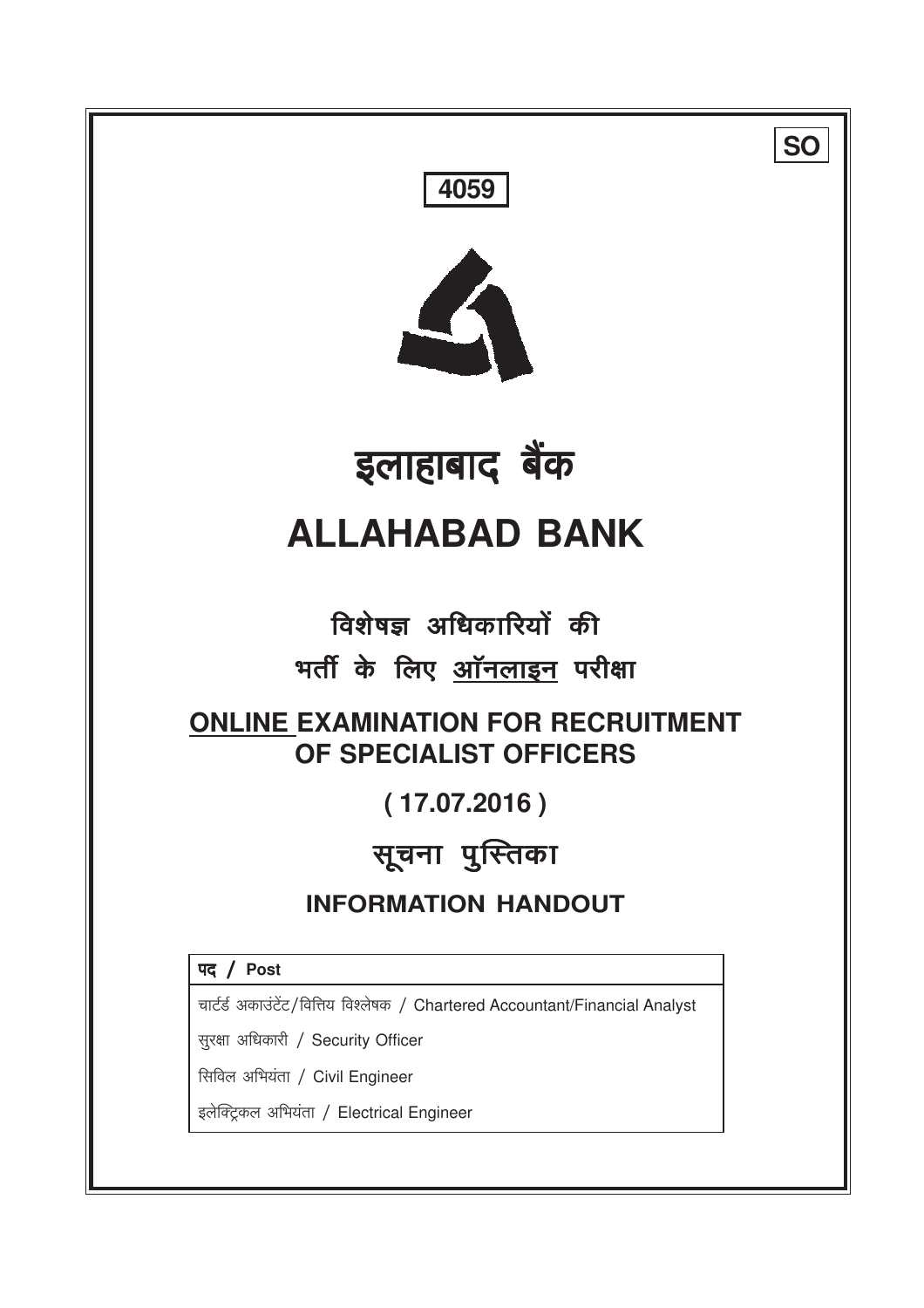# **।**. परिचय

हमें प्रसन्नता है कि आपने हमारे बैंक में विशेषज्ञ अधिकारी के पद पर भर्ती के लिए हमारे विज्ञापन के प्रत्यूत्तर में आवेदन किया ।

- 1. जिस ऑनलाइन परीक्षा में आप बैठ रहे हैं उससे संबंधित विभिन्न पहलूओं तथा संबंधित मामलों के बारे में महत्त्वपूर्ण अनूदेश इस पुस्तिका में दिए गए हैं । उत्त**रों की जांच ऑनलाइन की जाएगी अतः आप उत्तर दर्शाने के अनुदेशों को ध्यानपूर्वक पढ़ें । आपको सलाह दी जाती** है कि इस पुस्तिका को ध्यानपूर्वक पढ़े क्योंकि यह आपको परीक्षा की तैयारी करने के लिए सहायता करेगी ।
- 2. ऑनलाइन परीक्षा में बैठने से पूर्व आपको पूर्ण रूप से सुनिश्चित कर लेना चाहिए कि आप बैंक द्वारा निर्धारित पात्रता के मानदंडों को सभी प्रकार से पूरा करते हैं ।
- 3. कृपया नोट करें कि यह एक प्रतियोगितात्मक परीक्षा है और इसमें उत्तीर्ण होना ही पर्याप्त नहीं है । साक्षात्कार के लिए पात्रता प्राप्त करने के लिए आपको मेरिट सूची में उच्च स्थान प्राप्त करना होगा । अतः परीक्षा के लिए आप पूरी मेहनत करें ।

# II. सामान्य अनुदेश

- 1. नोट करने योग्य बातें : बुलावा पत्र पर दिया गया आपका परीक्षार्थी क्रमांक, रजिस्ट्रेशन क्रमांक, परीक्षा की तिथि, समय तथा परीक्षा केन्द्र को कृपया ध्यानपूर्वक नोट कर लें ।
- 2. उपस्थिति में समय की पाबंदी : बुलावा पत्र में दिये गये निर्धारित समय पर उम्मीद्वारों को परीक्षा कक्ष में उपस्थित होना चाहिए । निर्दिष्ट समय के 30 मिनट बाद से आनेवाले उम्मीदवारों को परीक्षा कक्ष में प्रवेश की अनुमति नहीं दी जाएगी ।
- 3. बुलावा पत्र जमा करना : कृपया परीक्षा केन्द्र पर अपना बुलावा-पत्र, जिस पर पासपोर्ट आकार के आपके नवीनतम फोटो की एक प्रति निर्धारित स्थान पर अच्छे प्रकार से चिपकी हुई होनी चाहिए, फोटो पहचान के लिए प्रमाण पत्र मूल रूप में और साथ में फोटोकापी सहित अपने साथ अवश्य लायें। फोटो पहचान के लिए प्रमाण पत्र मूल रूप में और साथ में फोटोकापी या बुलावा पत्र न लाने या बुलावा पत्र पर फोटो न लगाने की स्थिति में आपको परीक्षा में बैठने की अनुमति नहीं दी जायेगी । बुलावा-पत्र पर परीक्षार्थी के हस्ताक्षर के लिये दिए हुए स्थान पर आपको अपने हस्ताक्षर पर्यवेक्षक के समक्ष करने होंगे । बूलावा पत्र लेते समय पर्यवेक्षक उस पर आपके अंगूठे का निशान लेगा। परीक्षा केन्द्र में पर्यवेक्षक जब परीक्षार्थियों से बुलावा पत्र इकट्ठा करता है तब अपना बुलावा पत्र फोटो पहचान के लिए प्रमाणपत्र की फोटोकापी के साथ उसे सौंप दे।
- 4. अन्**देशों का पालन करना :** जिस परीक्षा के लिये आपको बुलाया गया है उसकी सभी अवस्थाओं में आपको परीक्षा–प्रशासकों ओर पर्यवेक्षकों द्वारा दी गई हिदायतों का ठीक ठीक पालन करना होगा । यदि आप हिदायतों का उल्लघन करेंगे तो आपको अयोग्य ठहराया जायेगा और आपको परीक्षा केन्द्र से बाहर जाने के लिये भी कहा जा सकता है ।
- **पुस्तकें, पर्चियाँ, गणक मशीन एवं सेल फोन का उपयोग :** अलग से या घड़ी के साथ बनी गणक मशीन, सेलफोन, पुस्तकें, स्लाईड रूलर्स, 5. नोटबुक या लिखी हुई पर्चियों को परीक्षा भवन के अंदर ले जाने की अनुमति **नहीं** दी जाएगी ।
- जब तक आपको अनुमति न मिले तब तक अपनी सीट मत छोड़िये । 6.
- लेखन सामग्री का प्रयोग : आप अपने साथ पेंसिले, बाल प्वाइंट पेन, जैसी लेखन सामग्री अवश्य लाएं । 7.
- कच्चा कार्य पुस्तिका पर करना : आप सभी आवश्यक कच्चा कार्य दिए गए कागज पर करें। 8.

आपको चाहिए कि कमरा छोड़ने से पहले कच्चे काम के लिए दिया गया कागज निरीक्षक को सौंप दें। यदि कोई उम्मीदवार इसे वापस नहीं करता है अथवा प्रश्न या उत्तर कमरे के अन्दर अथवा बाहर ले जाने अथवा देने का प्रयत्न करता हुआ पाया जाता है तो उसे अयोग्य घोषित कर दिया जाएगा और बैंक अपने नियमों के अनुसार उसके विरुद्ध आगे कार्यवाही कर सकती है।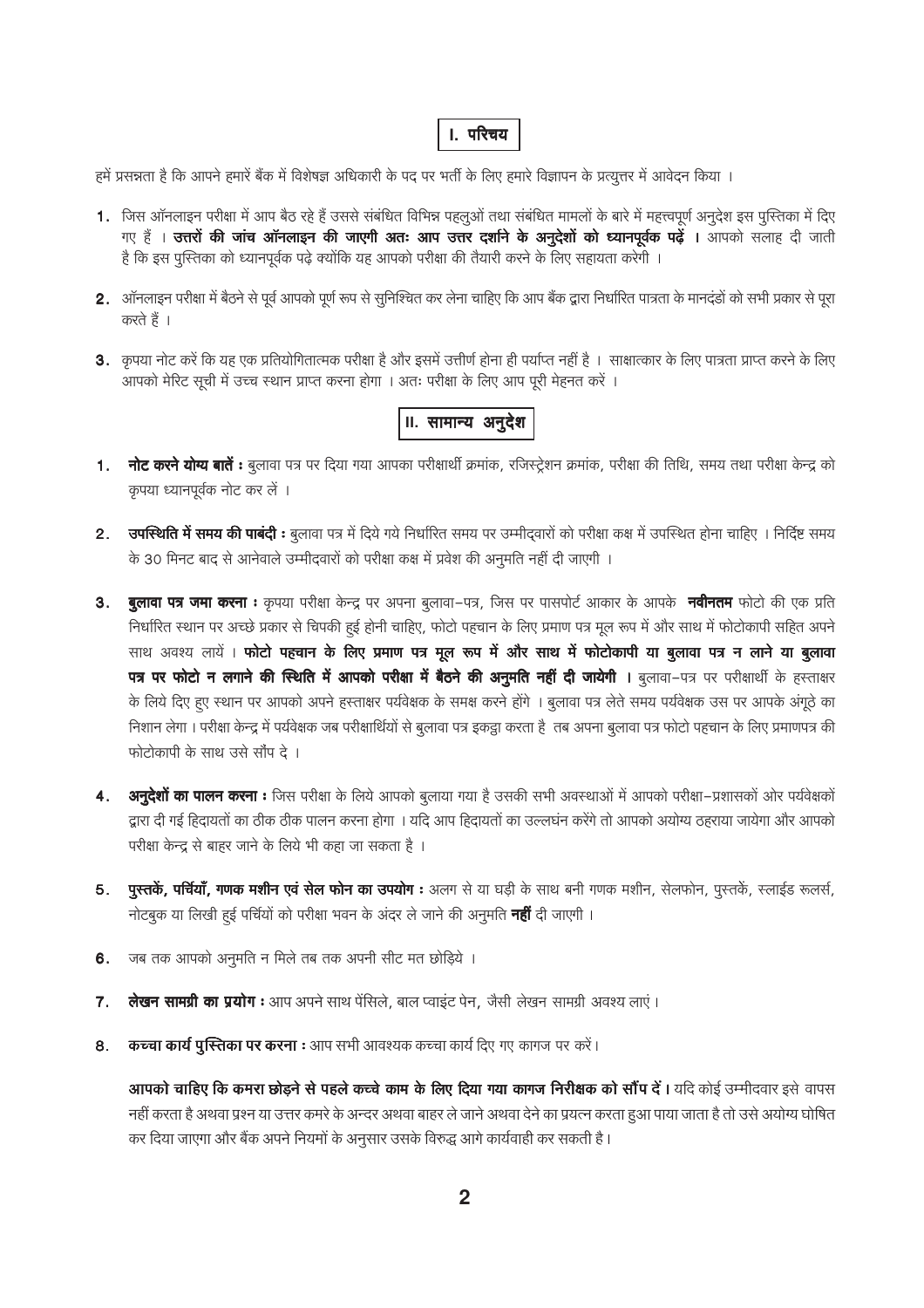# **I. INTRODUCTION**

We are glad that you have applied in response to our advertisement for recruitment for Specialist Officer's Posts in our bank.

- **1.** This booklet contains details pertaining to various aspects of the online examination you are going to take and important instructions about related matters. **The assessment will be done online hence you should carefully read instructions regarding the method of marking answers.** You are advised to study this booklet carefully as it will help you in preparing for the examination.
- **2.** Before appearing for the online examination you should strictly ensure yourself that you fulfil the eligibility criteria stipulated by the bank in all respects.
- **3.** Please note that since this is a competitive examination, mere passing is not adequate. You have to obtain a high rank in the order of merit to get eligibility for interview. You should, therefore, put in your best efforts in the examination.

# **II. GENERAL INSTRUCTIONS**

- **1. Particulars to be Noted :** Please note carefully your Roll Number, Registration Number, date, time and venue for the examination given in the call letter.
- **2. Punctuality in Attendance :** Candidates should be present at the examination hall at the time given in the call letter. Candidates arriving after 30 minutes late of the reporting time not be permitted to enter the Examination Hall.
- **3. Call letter to be Surrendered :** Affix firmly a copy of your **recent** passport size photograph in the space provided for it in the call letter and bring it with you alongwith photo identity proof in original and a photocopy when you come to the venue for the examination. **You will not be permitted to appear for the examination if you come without the photo identity proof in original and a photocopy, call letter or without the photograph affixed on the call letter.** You will be required to sign in the space provided for candidate's signature on your call letter in the presence of the invigilator in the examination hall. Invigilator will take your thumb impression on the call letter while collecting the same. You should hand over your call letter alongwith the photocopy of photo identity proof to the invigilator in the examination hall, when he collects the call letters from the candidates.
- **4. Compliance with Instructions :** You should scrupulously follow the instructions given by test administrators and the invigilators at all the stages of the examination for which you have been called. If you violate the instructions you will be disqualified and may also be asked to leave the examination hall.
- **5. Use of Books, Notes, Calculators & Cell Phones : No** calculator separate or with watch, cell phones, books, slide rulers, note books or written notes will be allowed inside the examination hall.
- **6.** Do not leave your seat unless you are allowed.
- **7. Use of Stationery :** You must bring stationery such as pencils, ball point pen with you.
- **8. Rough work to be done on the sheet provided :** You should do all the necessary rough work on sheet provided only. **After the test is over, you should hand over the sheet, given for rough work to the invigilator before leaving the room.** Any candidate who does not return or is found to attempt to take or pass on the questions or answers inside or outside the examination hall will be disqualified and the Bank may take further action against him as per rules of the Bank.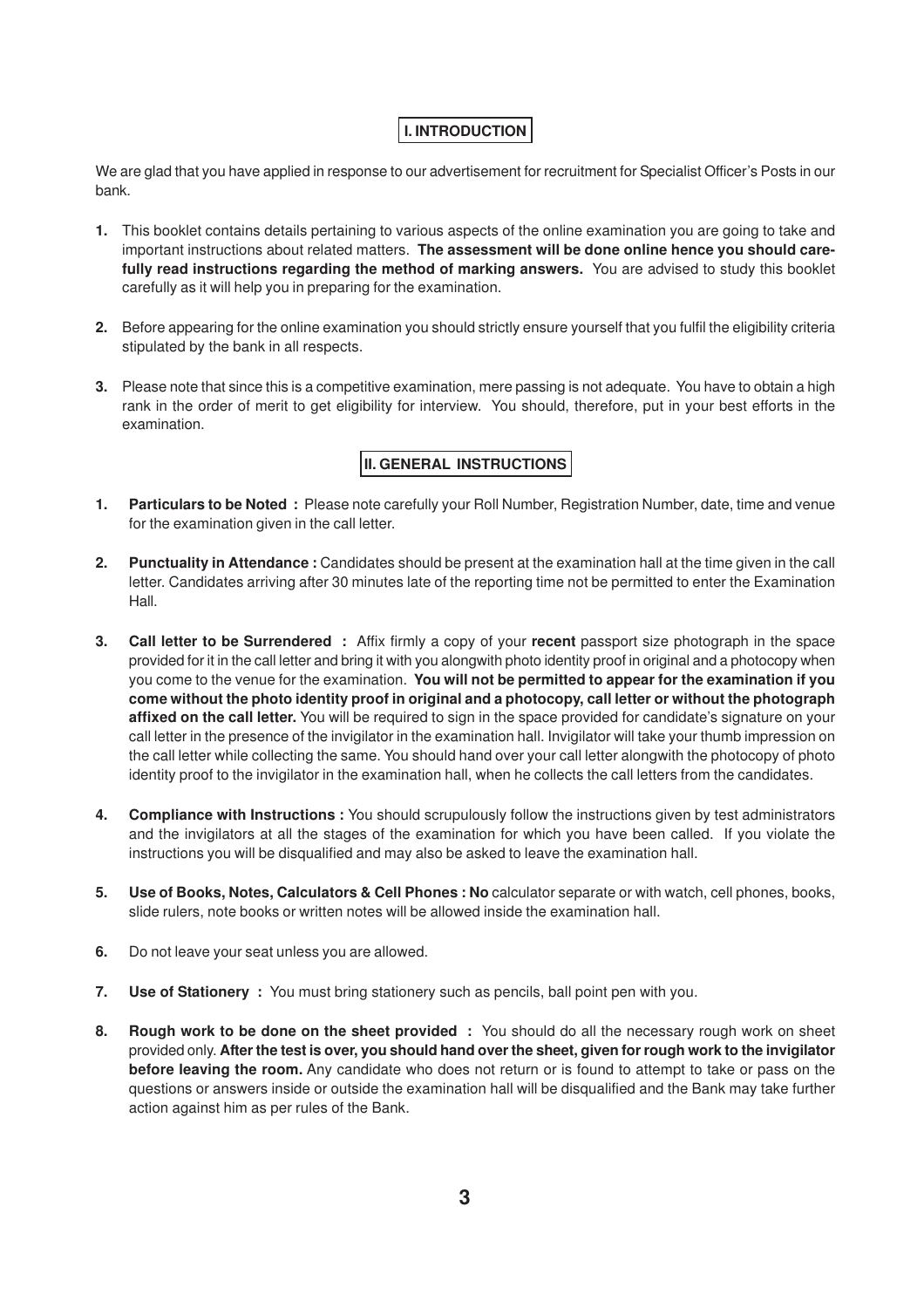आप द्वारा वस्तुनिष्ठ प्रश्नावलियों में गलत उत्तर देने पर दंड स्वरूप अंकों में कटौती की जाएगी । सभी प्रश्नावली में पूछे जाने 9. वाले प्रत्येक प्रश्न के पांच वैकल्पिक उत्तर दिए जाते हैं। ऐसे किसी भी प्रश्न के निर्धारित अंकों में से, जिसका आपने गलत उत्तर दिया है, दंड के रूप में एक चौथाई या 0.25 अंक काट लिए जायेंगे । अगर कोई प्रश्न खाली छोड़ दिया जाता है, अर्थात आप उसका उत्तर नहीं देते हैं तो उस प्रश्न के लिये अंकों में कोई भी कटौती नहीं की जायेगी । अगर किसी प्रश्नावली में कटौती किये गये अंक अंशों में होंगे तो उन्हे निकटतम पूर्णांकों में बदल दिया जाएगा। **अतः उत्तर देते समय आपको अत्यंत सावधान रहना चाहिए ।** 

10. नकल करना/कदाचार/अनुचित व्यवहार: यदि उम्मीदवार निम्नलिखित कार्यों में लिप्त पाये गये ----

- नकल करते हुए या नकल कराते हुए; i)
- परीक्षा के दौरान अनुचित साधनों का उपयोग करते हुए; ii)
- छद्म रूप धारण करते हुए या किसी व्यक्ति द्वारा छद्म रूप धारण करवा कर प्रस्तुत कराते हुए; iii)
- परीक्षा केन्द्र पर दुर्व्यवहार करते हुए;  $iv)$
- परीक्षा की सामग्री या उसकी किसी अन्य जानकारी, पूर्णतया या अंशतः को प्रकट करना, प्रकाशित करना, पून: प्रस्तुत करना, ट्रांसमिट V) करना, स्टोर करना या उसके ट्रांसमिशन और स्टोरेज को सुगम बनाना या परीक्षा कक्ष में दिए गए कागज–पत्र को ले जाना या परीक्षा सामग्री पर अनधिकृत कब्जा करना ।
- अन्य किसी अनियमित या अनुचित साधनों का आश्रय लेते हुए; vi)
- अन्य किसी रूप में अपनी उम्मीदवारी का समर्थन प्राप्त करते हुए । vii)

तो वह उम्मीदवार आपराधिक अभियोजन के साथ साथ निम्नलिखित का भी पात्र होगा :-

- (अ) चयन प्रक्रिया के अयोग्य माना जाना
- (ब) बैंक द्वारा ली जानेवाली किसी भी परीक्षा या चयन के लिए स्थायी रूप से/किसी अवधि विशेष के लिए रोका जाना ।

उम्मीदवारों को गलत सूचना भरने/प्रस्तुत करने/सूचना में हेरफेर करने/गढ़ने या महत्त्वपूर्ण तथ्य छिपाने के विरुद्ध चेतावनी दी जाती है ।

# 11. यात्रा भत्ता नहीं दिया जाएगा : परीक्षा के संबंध में कोई यात्रा भत्ता या अन्य खर्च नहीं दिए जाएंगे । कृपया यह भी नोट कर लें कि बुलावा पत्र बैंक द्वारा नौकरी का प्रस्ताव नहीं है ।

12. परीक्षा के संचालन में किसी समस्या की संभावना से पूरी तरह इनकार नहीं किया जा सकता है जिसकी वजह से रिजल्ट को जनरेट करना और/ या सुपूर्द करना प्रभावित हो सकता है । इस वारदात के बाद पूरा प्रयास किया जाएगा कि समस्या का समाधान हो जाए जिसमें यदि आवश्यक हआ तो उम्मीदवारों को एक स्थान/लैब/कप्यूटर (नोड) से दूसरे पर ले जाना और पुनः परीक्षा लेना शामिल होगा ।

### परीक्षा में :

बायोमीट्रिक डाटा (बाएं अंगूठे का निशान) परीक्षा स्थल पर लिया जाएगा । इस संदर्भ में कृपया निम्नलिखित का ध्यान रखेः

- यदि उंगलियों पर कोई परत हो (स्याही/मेहंदी/रंग आदि लगी हुई) तो उन्हें धोना सुनिश्चित करें ताकि परीक्षा की तिथि  $(\overline{\sigma})$ से पहले उन पर लगी परत उतर जाए ।
- यदि उंगलिया मैली या धुलभरी हो तो फिंगर प्रिंट (बायोमीट्रिक) लिए जाने से पहले उन्हें धोकर सुखा लेना सुनिश्चित करे । (ख)
- $(\top)$ सूनिश्चित कर लें कि दोनों हाथों की उंगलियां सूखी हों । यदि उंगलियां नम हों तो प्रत्येक उंगली पोछकर उसे सूखा लें।
- यदि कैप्चर किया जाने वाला बांया अंगूठा चोटिल/क्षतिग्रस्त हो तो तुरंत परीक्षा कद्र में संबंधित प्राधिकारी को सूचित करें।  $(\overline{z})$

(इन बिन्दूओं में से किस का भी पालन न करने पर परीक्षा में शामिल होने से वंचित रखा जाएगा ।)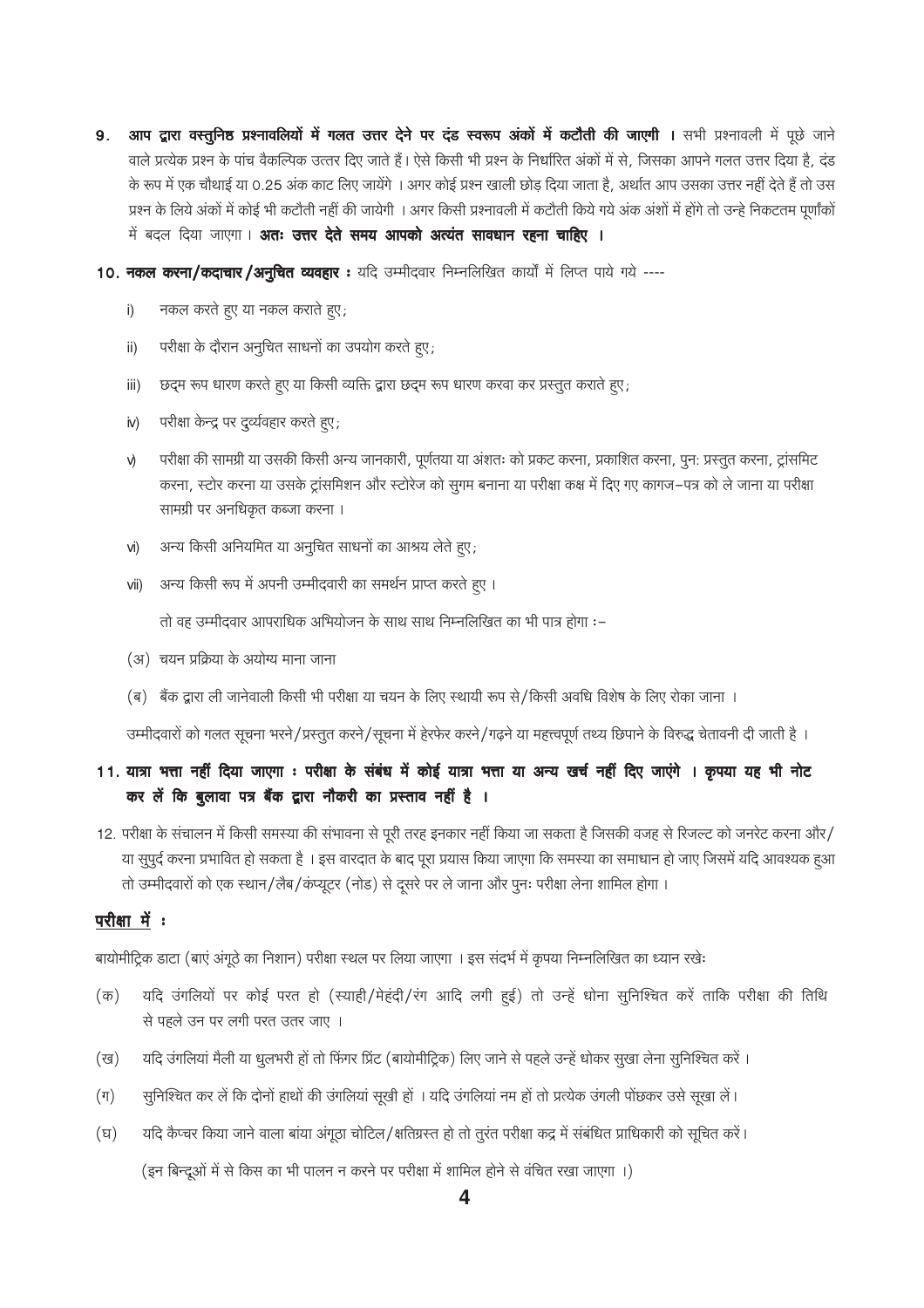- **9. There will be Penalty for wrong answers marked by you in the objective tests.** There are five alternative answers to every question of all the tests. For each question for which a wrong answer has been given by you, one-fourth or 0.25 of the marks assigned to that question will be deducted as penalty. If a question is left blank, i.e. no answer is given by you, there will be no penalty for that question. If the total of the penalty for test is in fraction, it will be rounded off to the nearest integer. **You should therefore be careful in marking your answers.**
- **10. Copying / Misconduct / Unfair Practices :** If a candidate is/has been found guilty of
	- i) Copying or allowing copying;
	- ii) Using unfair means during the test;
	- iii) Impersonating or procuring impersonation by any person;
	- iv) Misbehaving at the examination venue;
	- v) Disclosing, publishing reproducing, transmitting, storing or facilitating transmission and storage of test contents in any form or any information therein in whole or part thereof or by any means verbal or written, electronic or mechanical or taking away the papers supplied in the examination hall or found to be in unauthoirsed possession of test content.
	- vi) Resorting to any other irregular or improper means;
	- vii) Obtaining support of his/her candidature by any means.

He/she will, in addition to rendering himself/herself liable to criminal prosecution, be liable to,

- (a) Disqualification from selection process.
- (b) Be debarred permanently/for specific period from any examination or selection by the Bank .

Candidates are warned against filling up/furnishing false, tampered/fabricated information or suppressing material information.

### **11. Travelling Allowance shall not be paid : No travelling allowance or other expenses in connection with the examination will be paid. Please also note that the call letter does not constitute an offer of employment by the Bank.**

**12.** The possibility for occurrences of some problem in the administration of the examination cannot be ruled out completely which may impact test delivery and/or result from being generated. In that event, every effort will be made to rectify such problem, which may include movement of the candidates from one venue/lab/computer (node) to others and reconduct of the examination if considered necessary .

#### **In Examination :**

Biometric data (left thumb impression) will be captured at the examination venue. With regards to the same, please note the following :

- (a) If fingers are coated (stamped ink/mehndi/coloured...etc), ensure to thoroughly wash them so that coating is completely removed before the exam day.
- (b) If fingers are dirty or dusty, ensure to wash them and dry them before the finger print (biometric) is captured.
- (c) Ensure fingers of both hands are dry. If fingers are moist, wipe each finger to dry them.
- (d) If the primary finger (left thumb) to be captured is injured/damaged, immediately notify the concerned authority in the test centre.

(Any failure to observe these points will result in non-admittance for the examination)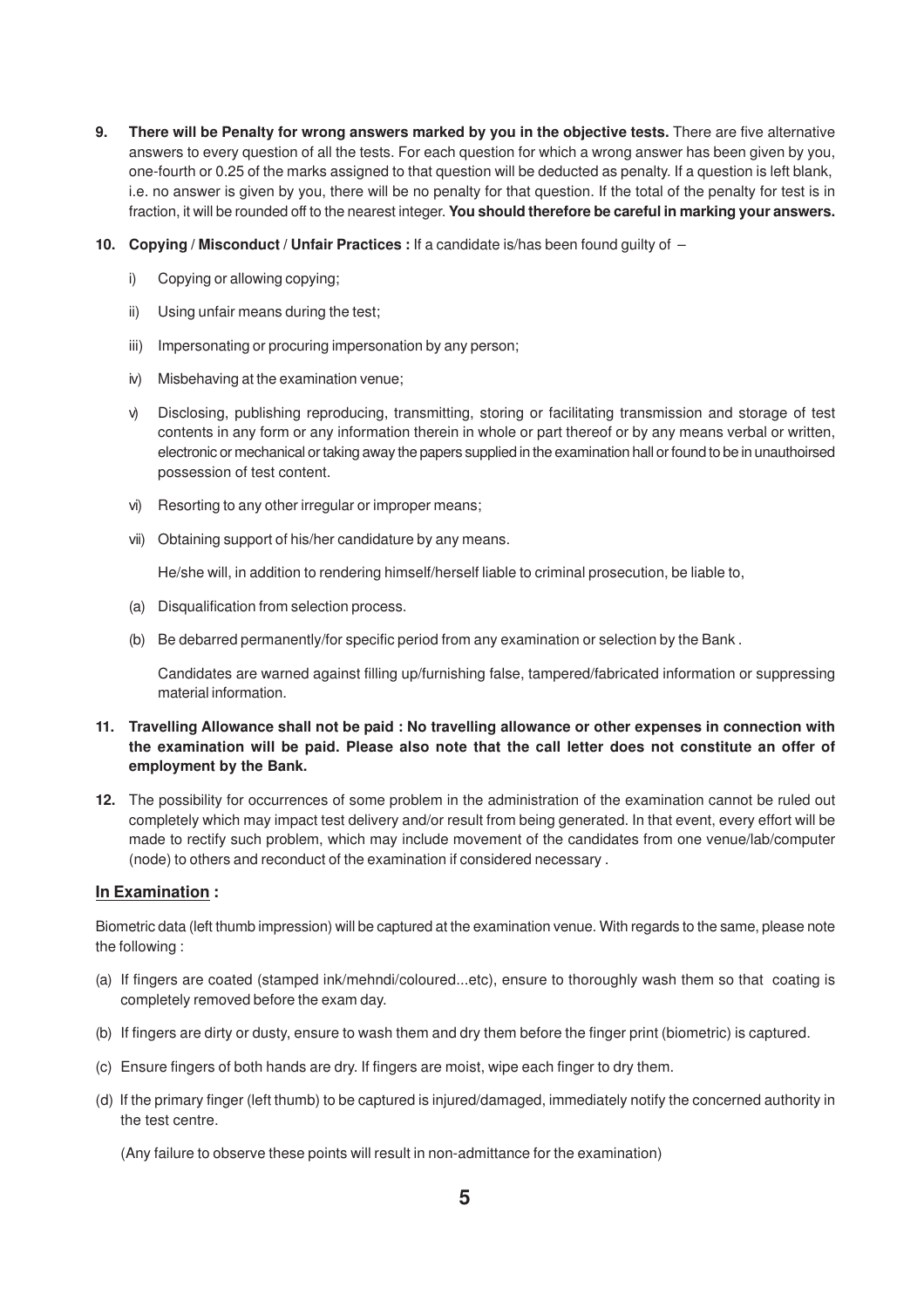### III. ध्यान देने योग्य महत्त्वपूर्ण बातें

- 1. महत्त्वपूर्ण: आपके उत्तरों की जांच नहीं की जाएगी ----
	- (i) यदि आप परीक्षा प्रशासक के अनुदेशों का पालन नहीं करेंगे।
	- (ii) यदि आप अपना कच्चा काम दिए गए कागज के अलावा किसी और कागज पर करेंगें।
- 2. आप को सलाह दी जाती है कि अपने साथ निम्नलिखित वस्तुएं लेकर आएं :-
	- (i) प्रवेश पत्र पर हाल ही में खिचाया हुआ पासपोर्ट आकार का अपना फोटो चिपकाएं ।
	- (ii) फोटो पहचान के प्रमाण जैसे (पैनकार्ड/पासपोर्ट/ड्राइविंग लाइसेंस/वोर्ट्सकार्ड/फोटो सहित बैंक पासबूक/राजपत्रित अधिकारी/जन प्रतिनिधि द्वारा जारी फोटो पहचान के प्रमाण (अधिकारिक लेटर हेड पर)/फोटो सहित आधार कार्ड/ कर्मचारी पहचान पत्र) मूल रूप में और साथ में फोटोकापी
	- राशन कार्ड और ई-आधार कार्ड को वैध पहचान-प्रमाण के रूप में स्वीकार नहीं किया जाएगा ।
	- उन उम्मीदवारों के मामले में जिन्होंने अपना नाम बदल लिया है, यदि वे वास्तविक राजपत्रित अधिसूचना/अपना  $\bullet$ वास्तविक विवाह प्रमाण पत्र/वास्तविक शपथपत्र प्रस्तुत करते हैं तो ही उन्हें अनुमत किया जाएगा ।
	- (iii) एक बॉल पेन ।
- 3. जब ऑनलाइन परीक्षा के लिए शुरू करने का संकेत दिया जाये तो स्कूल/कॉलेज/विश्वविद्यालय की परीक्षाओं की तरह प्रत्येक प्रश्नावली के सभी प्रश्न पढ़ने में अपना समय नष्ट मत कीजिए । ये प्रश्न वस्तुनिष्ठ प्रकार के हैं, अतः आप एक–एक प्रश्न को सावधानी से पढ़कर तुरन्त उसके उत्तर को दर्शा दीजिए । यदि आपको कोई प्रश्न कठिन लगता है तो उस पर समय नष्ट मत कीजिए । उसे छोड़कर अगले प्रश्न का उत्तर दीजिये । छोड़े गए मूश्किल प्रश्नों को सबसे अन्त में, यदि समय बचे, तो हल किया जा सकता हैं ।

### महत्त्वपूर्णः

जो उम्मीदवार लिखित परीक्षा या बाद की चयन प्रक्रिया के दौरान गलत तरीके अपनाएंगे ऐसे उम्मीदवार के विरुद्ध आपराधिक अभियोजना के अलावा निम्नलिखित कार्रवाई भी की जा सकती है:

- (क) जिस परीक्षा में वह उम्मीदवार है, उसमें अपात्र मानना
- (ख) बैंक द्वारा आयोजित किसी परीक्षा में स्थाई रूप से या विनिर्दिष्ट अवधि के लिए रोक लगाना
- (ग) यदि वह बैंक में कार्यग्रहण कर चूका/चूकी है तो उसकी सेवा समाप्त करना ।

बैंक उम्मीदवारों के उत्तर अन्य उम्मीदवारों के साथ यह पता लगाने के लिए विश्लेषित करेगा कि क्या सही एवं गलत उत्तरों में समानता का कोई पैटर्न तो नहीं है । यदि बैंक द्वारा इस संबंध में अपनाई गई विश्लेषणात्मक प्रक्रिया में यह नतीजा/निष्कीर्ष निकलता है कि उत्तर आपस में बांटकर लिखे गए हैं और प्राप्त किए गए स्कोर असली/वैध नहीं है, तो बैंक संबंधित उम्मीदवारों की उम्मीदवारी निरस्त करने का अधिकार सुरक्षित रखता है और ऐसे उम्मीदवारों (अयोग्य ठहराए गए) के परिणाम को रोके रखा जाएगा ।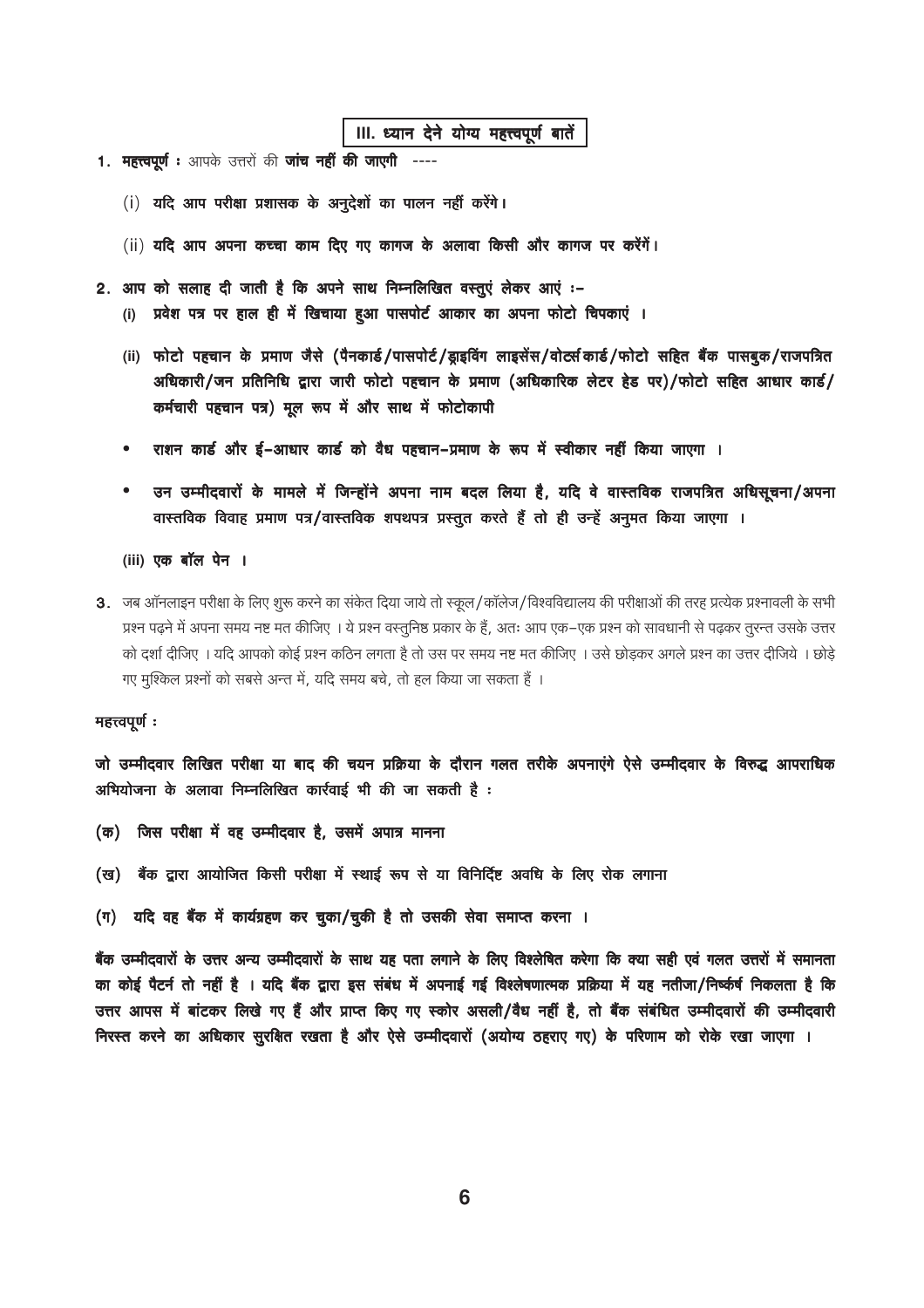# **III. IMPORTANT POINTS TO REMEMBER**

- **1. IMPORTANT :** Your answer **MAY NOT** be assessed –––
	- (i) **If you do not follow the instructions of the Test Administrator.**
	- (ii) **If you do the rough work on any other sheet other than the one provided.**
- **2. You are advised to bring with you the following things :-**
	- **(i) Call letter with your recent passport size photograph affixed thereon.**
	- **(ii) Photo identity proof (such as PAN Card/Passport/Driving License/Voter's Card/Bank Passbook with photograph/Photo Identity proof issued by a Gazetted Officer/People's Representative (on official letterhead)/Aadhar Card with a photograph/Employee ID) in original and a photocopy.**
	- **•** Ration Card and E-adhar Card will not be accepted as valid ID proof.
	- **• In case of candidates who have changed their name will be allowed only if they produce original Gazette notification/their original marriage certificate/affidavit in original.**

### **(iii) A ball point pen.**

**3.** When the start signal for online test is given, do not waste your time in first reading all the questions in each of the tests as is done in the School/College/University examinations. Since these questions are of objective type, read a particular question and immediately mark your answer. In case you find a particular question difficult, skip the question and go on to the next question. The question so skipped may be solved at the end, if time is available.

### **IMPORTANT :**

**If any Candidate resorts to any unfair practices either during the written test or during subsequent selection procedure such a candidate may, in addition to rendering himself/herself liable to criminal/prosecution, be liable :**

- **(a) To be disqualified from the examination for which he/she is a candidate.**
- **(b) To be debarred either permanently or for a specified period from any examination conducted by the Bank.**
- **(c) For termination of service, if he/she has already joined the Bank.**

**Bank would be analysing the responses (answers) of individual candidates with other candidates to detect patterns of similarity of right and wrong answers. If in the analytical procedure adopted by Bank in this regard, it is inferred/concluded that the responses have been shared and scores obtained are not genuine/ valid, Bank reserves right to cancel the candidature of the concerned candidates and the result of such candidates (disqualified) will be withheld.**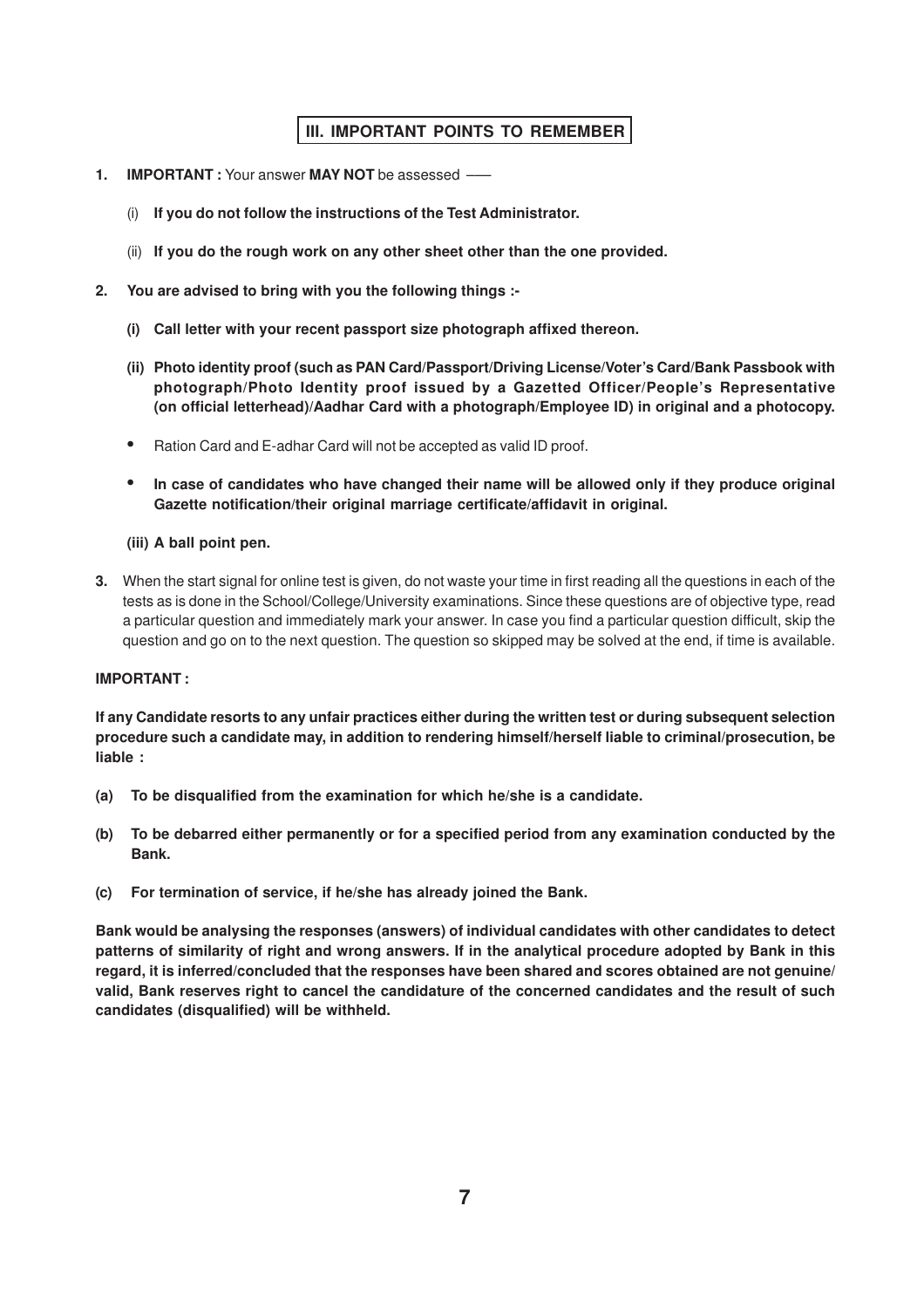### IV. ऑनलाइन परीक्षा

ऑनलाइन परीक्षा में निम्नलिखित वस्तुनिष्ठ प्रश्नावलियां होगी ।

### सुरक्षा अधिकारी :

| क्रमांक | प्रश्नावली का नाम                                     | प्रश्नों की संख्या | अधिकतम अंक | अवधि    |
|---------|-------------------------------------------------------|--------------------|------------|---------|
|         | तर्कशक्ति                                             | 50                 | 50         |         |
| 2.      | अंग्रेजी भाषा                                         | 50                 | 25         |         |
| 3.      | बैंकिंग उद्योग के विशेष संदर्भ सहित<br>सामान्य सचेतता | 50                 | 50         | दो घंटे |
| 4.      | व्यावसायिक ज्ञान                                      | 50                 | 75         |         |
|         | कु ल                                                  | 200                | 200        |         |

# चार्टर्ड अकाउंटेंट/वित्तिय विश्लेषक, सिविल अभियंता और इलेक्ट्रिकल अभियंता :

| क्र मांक | प्रश्नावली का नाम     | प्रश्नों की संख्या | अधिकतम अंक | अवधि    |
|----------|-----------------------|--------------------|------------|---------|
| 1.       | तर्कशक्ति             | 50                 | 50         |         |
| 2.       | अंग्रेजी भाषा         | 50                 | 25         |         |
| 3.       | व्यावसायिक ज्ञान      | 50                 | 75         | दो घंटे |
| 4.       | संख्यात्मक अभियोग्यता | 50                 | 50         |         |
|          | कु ल                  | 200                | 200        |         |

सभी प्रश्नावलियों के लिए कूल मिलाकर दो घंटे अर्थात् 120 मिनट का समय निर्धारित है। आप इच्छानुसार प्रश्नावली/प्रश्नों को किसी भी क्रम से हल कर सकते हैं । आपके हित में आपको सलाह दी जाती है कि आप किसी एक प्रश्नावली पर अधिक समय न लगाएं क्योंकि लिखित परीक्षा में उत्तीर्ण होने के लिए प्रत्येक प्रश्नावली में उत्तीर्ण होना अनिवार्य है और मैरिट क्रम में भी उच्च स्थान प्राप्त करना होगा ।

क्रमांक 1, 3 एवम् 4 की प्रश्नावलियों के प्रश्न हिंदी और अंग्रेजी दोनों भाषाओं में छापे जाएंगे ।

उत्तीर्णांक : जहां कहीं लागू है साक्षात्कार तथा/अथवा समूह चर्चा के लिए बुलाए जाने के लिए विचार करने हेतु उम्मीदवार को प्रत्येक परीक्षा में और कुल रूप से न्यूनतम निर्दिष्ट अंक प्राप्त करने होंगे । अलग–अलग परीक्षाओं में मात्र उत्तीर्ण होना ही काफी नहीं होगा, क्योंकि साक्षात्कार तथा/अथवा समूह चर्चा (जहां कहीं लागू है) में बुलाए जाने के लिए मेरिट में ऊपर आने हेतु उम्मीदवार को पर्याप्त रूप से अधिक कुल अंक प्राप्त करने होंगे । घोषित रिक्तियों में नियुक्ति के लिए विचार करने के लिए उम्मीदवार को ऑनलाइन परीक्षा, साक्षात्कार तथा/अथवा समूह चर्चा (जहां कहीं लागू है) में उत्तीर्ण होना होगा ।

अगर आप वस्तुनिष्ठ प्रश्नावलियों में गलत उत्तर देंगे तो दंड स्वरूप आपके अंकों में कटौती की जायेगी । किसी भी प्रश्नावली में पूछे जाने वाले प्रत्येक प्रश्न के पाँच वैकल्पिक उत्तर दिये जाते हैं । ऐसे किसी भी प्रश्न के निर्धारित अंकों में से, जिसका आपने गलत उत्तर दिया है, दंड के रूप में एक –चौथाई या 0.25 अंक काट लिए जायेंगे । अगर कोई प्रश्न खाली छोड़ दिया जाता है, अर्थात् आप उसका उत्तर नहीं देते हैं, तो उस प्रश्न के लिए अंकों में कोई भी कटौती नहीं की जायेगी । अगर किसी प्रश्नावली में कटौती किये गये अंक अंशों में होंगे तो प्राप्ताकों को निकटतम पूर्णांकों में बदल दिया जायेगा । **अतः उत्तर देते समय आपको अत्यंत सावधान रहना चाहिये ।**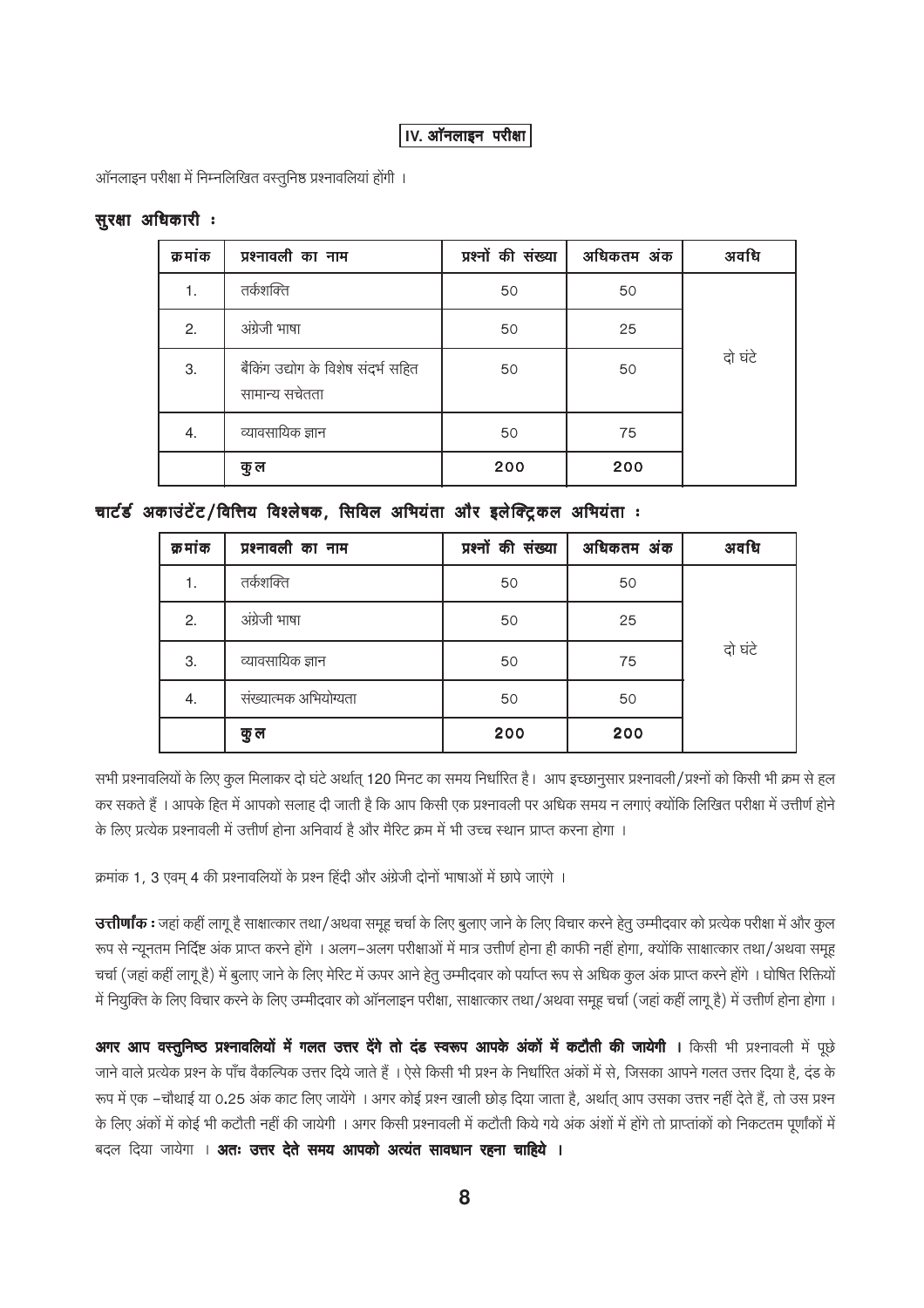# **IV. ONLINE EXAMINATION**

In the online examination there will be following objective tests.

### **Security Officer :**

| Sr. No. | Name of the Test                                                | No. of<br><b>Questions</b> | <b>Maximum</b><br><b>Marks</b> | <b>Duration</b> |
|---------|-----------------------------------------------------------------|----------------------------|--------------------------------|-----------------|
| 1.      | Reasoning                                                       | 50                         | 50                             |                 |
| 2.      | English Language                                                | 50                         | 25                             |                 |
| 3.      | General Awareness with special<br>reference to Banking Industry | 50                         | 50                             | 2 hours         |
| 4.      | Professional Knowledge                                          | 50                         | 75                             |                 |
|         | <b>Total</b>                                                    | 200                        | 200                            |                 |

### **Chartered Accountant/Financial Analyst, Civil Engineer & Electrical Engineer :**

| Sr. No. | <b>Name of the Test</b> | No. of<br><b>Questions</b> | <b>Maximum</b><br><b>Marks</b> | <b>Duration</b> |
|---------|-------------------------|----------------------------|--------------------------------|-----------------|
| 1.      | Reasoning               | 50                         | 50                             |                 |
| 2.      | English Language        | 50                         | 25                             |                 |
| 3.      | Professional Knowledge  | 50                         | 75                             | 2 hours         |
| 4.      | Quantitative Aptitude   | 50                         | 50                             |                 |
|         | <b>Total</b>            | 200                        | 200                            |                 |

Two hours i.e. 120 minutes is exact and total composite time for all the above Tests. You may attempt the tests/ questions in any order you like. However in your interest you are advised not to spend too much time on any one of the tests because to qualify in the written examination you have to pass each one of the tests, separately and also obtain sufficiently high mark in the merit order.

The questions in the tests at Sr. No. 1, 3 and 4 will be available in Hindi and English.

**Pass Marks** : Each candidate will have to secure a minimum score in each of the tests as well as on the Total considered to be called for interview and/or Group Discussion (wherever applicable) . Mere passing in individual tests may not be sufficient as candidates should also score sufficiently high on Total in order of merit to be called for interview and/or Group Discussion (wherever applicable). A candidate should qualify in the online examination, interview and/or Group Discussion (wherever applicable) for being considered for appointment in vacancies announced.

**THERE WILL BE PENALTY FOR WRONG ANSWER MARKED BYYOU IN THE OBJECTIVE TESTS.** There are five alternatives in every question of a test. For each question for which a wrong answer has been given by you, one-fourth or 0**.**25 of the marks assigned to that question will be deducted as penalty. If a question is left blank, i.e. no answer is given by you, there will be no penalty for that question. If the total of the penalty for a test is in fraction, the marks obtained will be rounded off to the nearest integer. **YOU SHOULD THEREFORE BE CAREFUL IN MARKING YOUR ANSWERS.**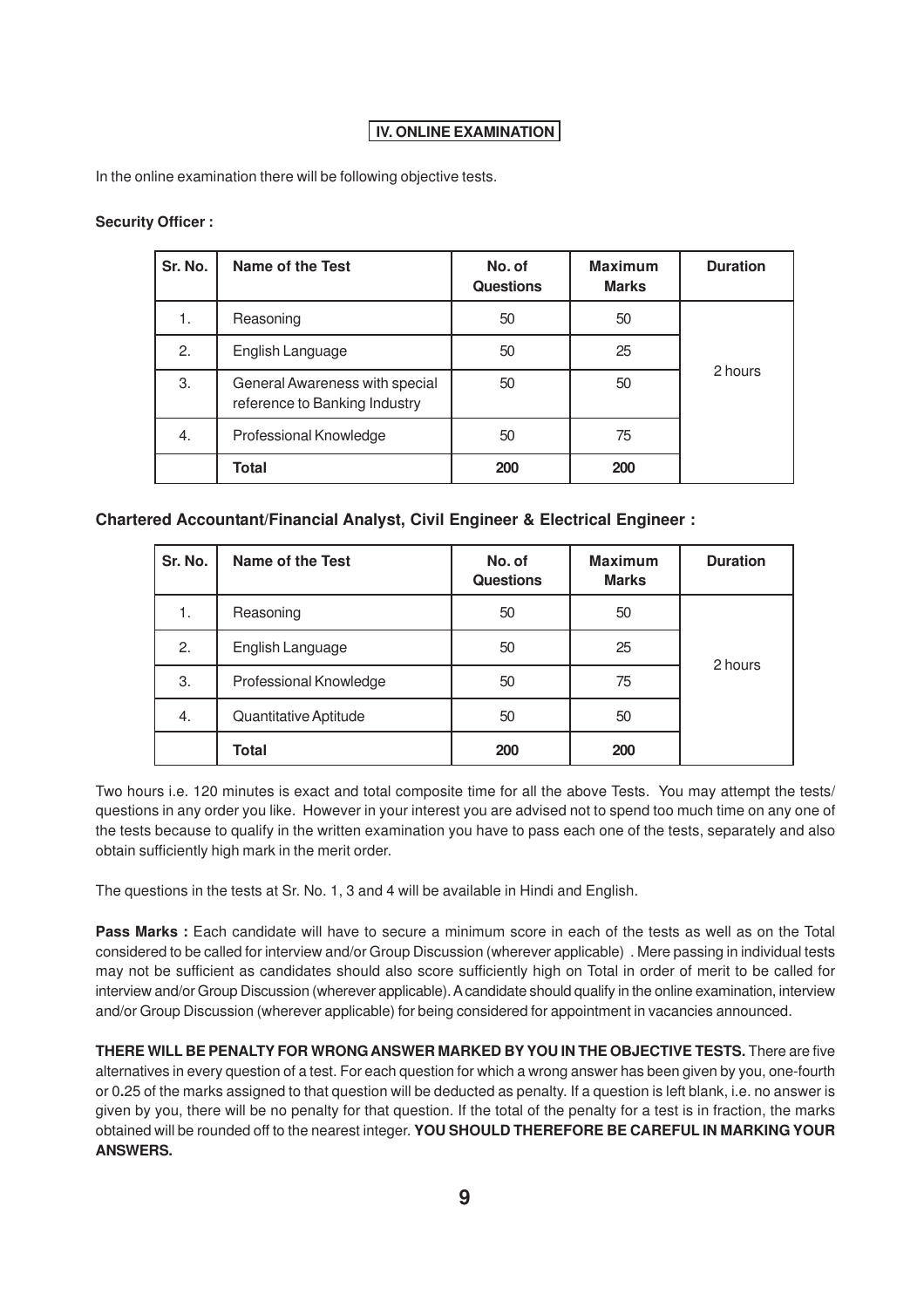#### नमूना प्रश्न

वस्तुनिष्ठ परीक्षाओं के लिए कुछ नमूना प्रश्न नीचे दिये जा रहे हैं । इस प्रकार के प्रश्न उदाहरण मात्र हैं । यह सूची पूर्ण नहीं हैं । असली परीक्षा में इस प्रकार के कुछ अथवा सभी प्रश्न हो सकते हैं और इसके अतिरिक्त अन्य प्रकार के भी हो सकते हैं ।

# तर्कशक्ति

यह प्रश्नावली यह देखने के लिए है कि आप कितनी अच्छी तरह से सोच सकते हैं। इसमें विभिन्न प्रकार के प्रश्न होंगे । यहाँ नमूना के तौर पर प्रश्न दिये हैं ।

निर्देश : निम्नलिखित प्रत्येक प्रश्न में, पांच अक्षर समूह या शब्द दिये गये हैं । इनमें से चार अक्षरसमूहों या शब्दों में किसी न किसी प्रकार की समानता है जबकि एक भिन्न है । ज्ञात कीजिए कि कौनसा एक भिन्न है ।

 $\Pi.1.$  (1) काला  $(2)$  लाल  $(3)$  हरा (4) रंग  $(5)$  पीला

उक्त पाँचों में 'काला', 'लाल', 'हरा' तथा 'पीला' एक समूह बनाते हैं क्योंकि वे सभी रंगों के नाम हैं । रंग किसी रंग का नाम नहीं हैं । अतः उत्तर  $(4)$  है ।

अब निम्नलिखित प्रश्न हल करने का प्रयास कीजिए ।

| $\Pi$ .2. (1) BC | $(2)$ MN | $(3)$ PQ  | (4) XZ      | $(5)$ ST    |
|------------------|----------|-----------|-------------|-------------|
| $Y.3$ . (1) आम   | (2) सेब  | (३) संतरा | ( 4 ) अमरूद | $(5)$ गुलाब |

निर्देश : नीचे दिये गये प्रत्येक प्रश्न में एक प्रश्न चिह्न लगा है । उसके नीचे दिये गये पाँच विकल्पों में से केवल कोई एक ही उस तरह के संबंध को प्रकट करता है जो कि प्रश्न में : : चिह्न के बायीं ओर वाले दो शब्दों में है । सही उत्तर ज्ञात कीजिये।

**प्र.4.** चरण: मनुष्य: : खुर: ?

उक्त उदाहरण में 'चरण' और 'मनुष्य' में जो संबंध है उसी के अनुसार 'खुर' का 'घोड़ा' विकल्प से है, अतः आपका उत्तर 3 है।

अब निम्नलिखित प्रश्न हल करने का प्रयास कीजिए ।

**प्र.5.** दिन ः रात ः : दयालु : ?  $(1)$  अंधेरा (२) प्रकाशमान (3) क्रूर (4) उदार  $(5)$  कृतज्ञता **प्र.6.** झोपड़ी : महल : : खरगोश : ?  $(1)$  गड़ढा  $(2)$  गाजर (३) हाथी (4) छोटा (5) चूहा

अब निम्नलिखित प्रश्न का अध्ययन कीजिए ।

TOPS के अक्षरों को पुनर्व्यवस्थित करके यदि O से शुरु होनेवाला कोई सार्थक शब्द बनाया जा सके तो उस शब्द का अंतिम अक्षर  $\Pi.7.$ आपका उत्तर है। यदि एक से अधिक शब्द बन सकते हों तो उत्तर है M और यदि कोई शब्द न बन सकता हो तो उत्तर है X ।  $(1)T$  $(2)P$  $(3)$  M  $(4)$  S  $(5) X$ 

'कुछ नेता बेईमान होते हैं । सत्यप्रिय नेता है ।' इन दो कथनों से निम्नलिखित में से कौन सा निश्चित निष्कर्ष निकलता है ?  $\Pi.8.$ (2) सत्यप्रिय बेईमान है (1) सत्यप्रिय ईमानदार है (3) कुछ नेता ईमानदार होते हैं (5) सत्यप्रिय कभी–कभी बेईमान हो जाते हैं (4) नेता सामान्यतः बेईमान होते हैं

**Л.9.** यदि 'А " В' का अर्थ है 'А में В जोड़े', 'А ' В' का अर्थ है 'А में से В घटाये', 'A # B' का अर्थ है 'A को B से विभाजित करें' और 'A V B' का अर्थ है 'A का B से गुणा करें'; तब निम्नलिखित में से कौनसा दो दिन के विक्रय का औसत है जब S, और S, क्रमशः पहले और दूसरे दिन के विक्रय हैं ? (1)  $(S_1 \text{' } S_2) \# 2$ (2)  $2 \# (S_1 " S_2)$ (3)  $(S_1 " S_2 # 2)$ (5) दिए गए विकल्पों को छोड़कर अन्य (4)  $(S_1 \vee S_2)$  #  $(S_1 \wedge S_2)$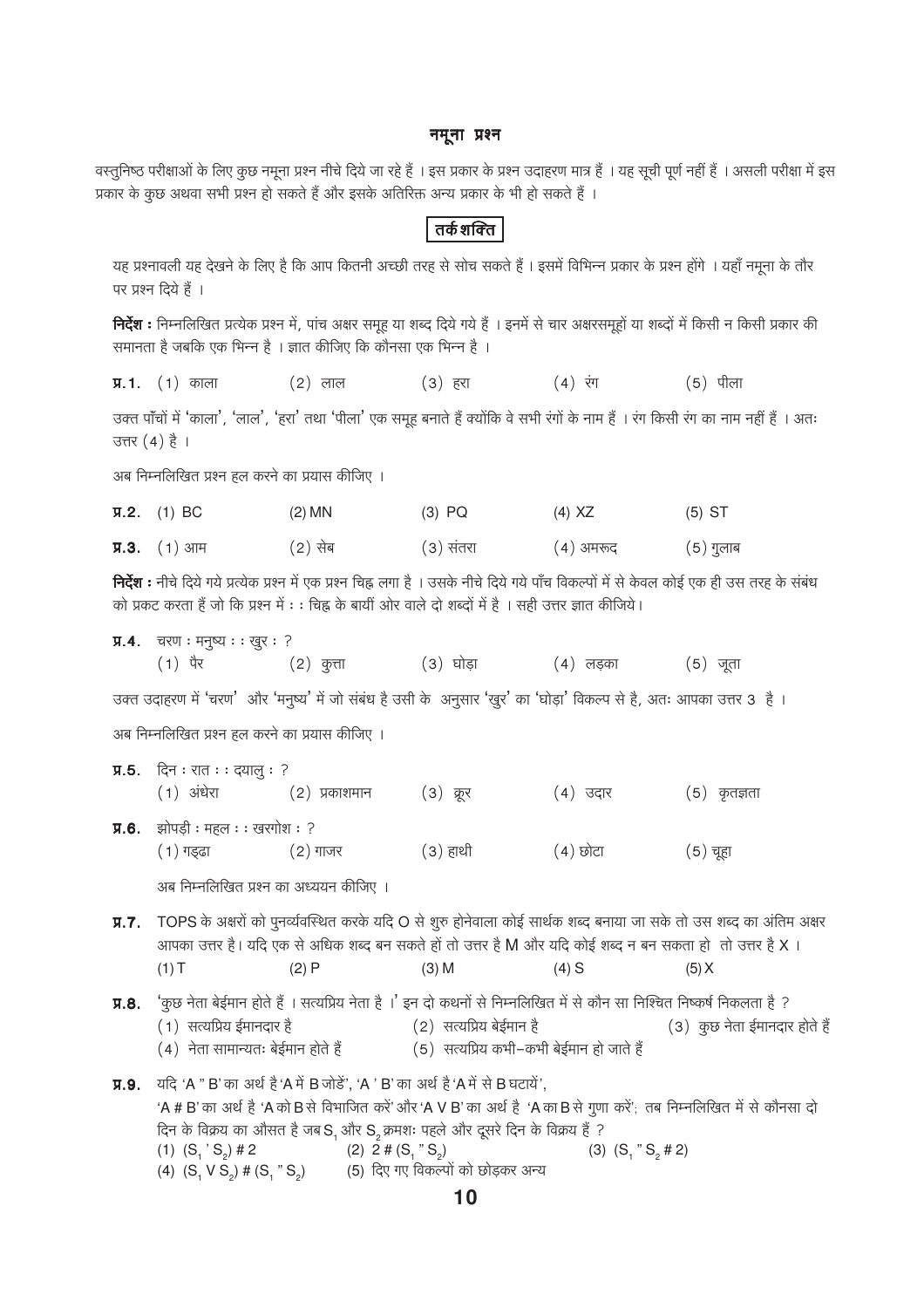#### **SAMPLE QUESTIONS**

Below are given some sample questions for the objective type tests. The types of questions are only illustrative and not exhaustive. In actual examination you may find questions on some or all of these types and also questions on the types not mentioned here.

| <b>Reasoning</b> |  |
|------------------|--|
|                  |  |

This is a test to see how well you can think. It contains questions of various kinds. Here are some sample questions.

**Directions** : In each of the following questions, there are five letter groups or words in each question. Four of these letter groups or words are alike in some way, while one is different. Find the one which is different.

**Q.1.** (1) black (2) red (3) green (4) paint (5) yellow

Of the five, 'black, 'red', 'green' and 'yellow' form a group as they are names of colours. 'paint' is not the name of a colour. Therefore, (4) is the answer.

Now try to solve the following questions.

**Q.2**. (1) BC (2) MN (3) PQ (4) XZ (5) ST

**Q.3.** (1) Mango (2) Apple (3) Orange (4) Guava (5) Rose

**Directions :** In each of the following questions, there is a question mark in which only one of the five alternatives given under the question satisfies the same relationship as is found between the two terms to the left of the sign :: given in the question. Find the correct answer.

**Q.4.** Foot : man : : hoof : ?  $(1)$  leg  $(2)$  dog  $(3)$  horse  $(4)$  boy  $(5)$  shoe

In the above example, 'hoof' has the same relationship with 'horse' as 'foot' has to 'man'. Hence the answer is (3).

Now study to solve the following questions.

| <b>Q.5.</b> Day: Night: Kind: ?<br>$(1)$ Dark         | $(2)$ Bright | $(3)$ Cruel  | (4) Generous | (5) Gratitude |
|-------------------------------------------------------|--------------|--------------|--------------|---------------|
| <b>Q.6.</b> Hut: Mansion: $:$ Rabbit: ?<br>$(1)$ Hole | $(2)$ Carrot | (3) Elephant | $(4)$ Small  | $(5)$ Rat     |

Now try the following questions.

- **Q.7.** If the letters in the word TOPS can be rearranged to form a meaningful word beginning with O, the last letter of that word is your answer. If more than one such word can be formed, M is the answer and if no such word can be formed, X is the answer. (1) T (2) P (3) M (4) S (5) X
- **Q.8.** 'Some leaders are dishonest. Satyapriya is a leader.' Which of the following inferences definitely follows from these statements ? (1) Satyapriya is honest (2) Satyapriya is dishonest (3) Some leaders are honest (4) Leaders are generally dishonest (5) Satyapriya is sometimes dishonest
- **Q.9.** If 'A " B' means 'add B to A', 'A ' B' means 'subtract B from A', 'A # B' means 'divide A by B' and 'A V B' means 'multiply A by B; which of the following gives the average sales of two days where S<sub>1</sub> and S<sub>2</sub> are the sales of the first and the second day respectively ? (1)  $(S_1 S_2$ ) # 2 (2) 2 #  $(S_1 " S_2$ (3)  $(S_1 " S_2 # 2)$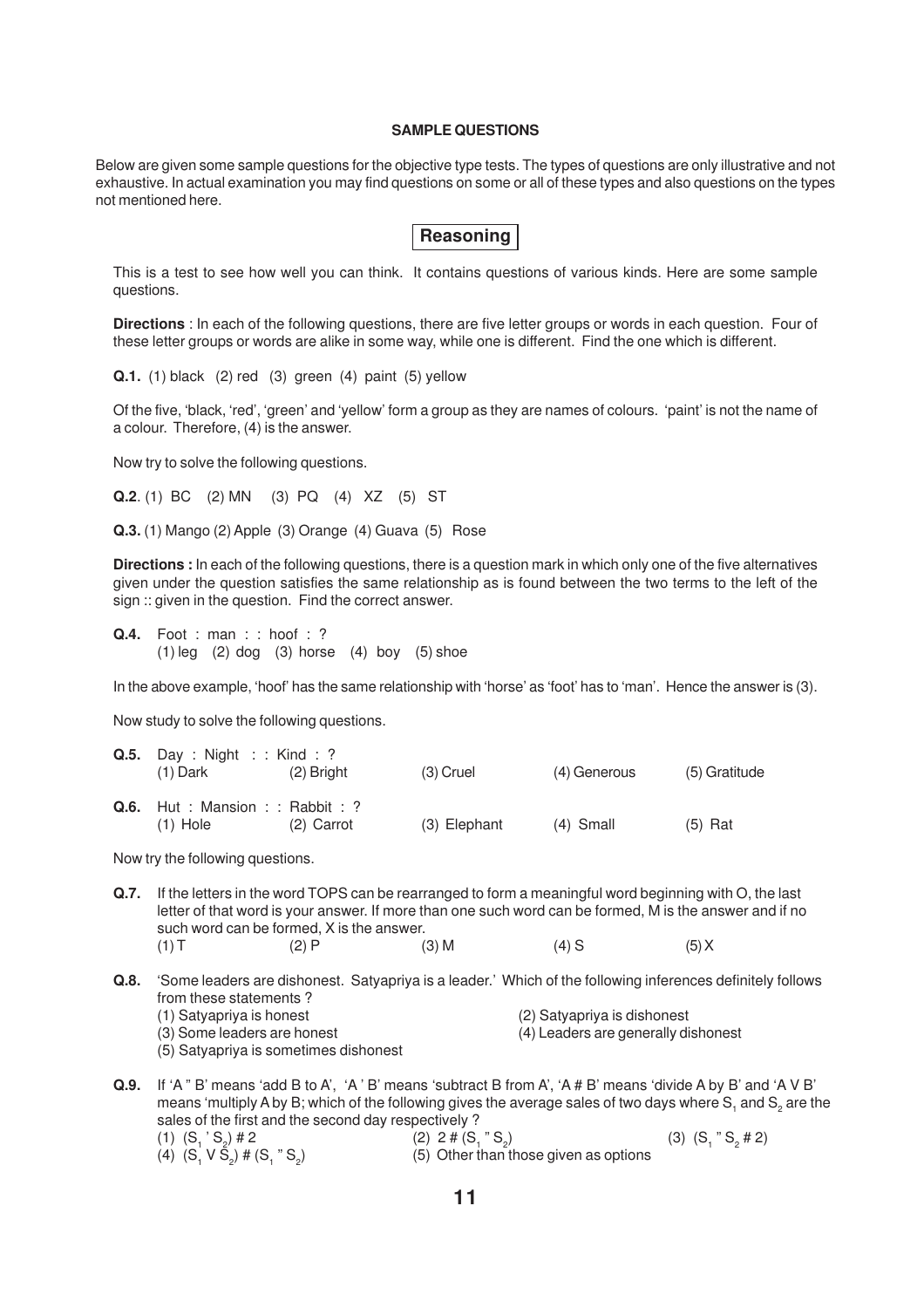| <b>प्र.10-11.</b> असंगत का चयन कीजिए । |  |  |  |
|----------------------------------------|--|--|--|
|                                        |  |  |  |

| <b>प्र.10.</b> $(1)$ मॉनिटर | $(2)$ कुंजी पटल | (३) फ्लापी ड्राइव | (4)विन्डोज | (5) हार्डडिस्क ड्राइव |
|-----------------------------|-----------------|-------------------|------------|-----------------------|
| $\overline{y}$ . 11. (1) 15 | $(2)$ 23        | $(3)$ 18          | $(4)$ 24   | $(5)$ 26              |

कुछ प्रश्न आकृतियां, आरेखों और चित्रों संबंधी समस्याओं पर भी हो सकते हैं ।

अंग्रेजी भाषा

इस प्रश्नावली का प्रयोजन आपके अंग्रेजी भाषा ज्ञान की परीक्षा करना है। व्याकरण, शब्दावली, वाक्य पूर्ण करना, समानार्थी, विलोमार्थी, अनुच्छेद की बोधगम्यता आदि प्रश्नों से आपके अंग्रेजी भाषा संबंधी ज्ञान की परीक्षा की जाएगी। नीचे कुछ नमूने के प्रश्न प्रस्तुत हैं, उनका अध्ययन करें और उत्तर दें।

**निर्देश :** निम्नलिखित वाक्यों को सार्थक ढंग से पूर्ण करने के लिए वाक्यों के नीचे दिये गये शब्दों में से उपयुक्त शब्द का चयन करें ।

|                                      | <b>V.12.</b> He quickly glanced  the book to find what it said about the Indian economy.                |              |             |                                                                                                                                                     |
|--------------------------------------|---------------------------------------------------------------------------------------------------------|--------------|-------------|-----------------------------------------------------------------------------------------------------------------------------------------------------|
| $(1)$ at                             | (2) through                                                                                             | $(3)$ in     | $(4)$ to    | $(5)$ over                                                                                                                                          |
|                                      | इसका ठीक उत्तर "through" है जिसकी उत्तर संख्या '2' है ।                                                 |              |             |                                                                                                                                                     |
|                                      |                                                                                                         |              |             |                                                                                                                                                     |
| $(1)$ enact                          | (2) enforce                                                                                             | (3) cancel   | (4) strike  | (5) declare                                                                                                                                         |
|                                      |                                                                                                         |              |             |                                                                                                                                                     |
| (1) explained                        | (2) warned                                                                                              | (3) apprised | $(4)$ told  | (5) intimated                                                                                                                                       |
|                                      | एक भाग में होगी । उस भाग का क्रमांक ही आपका उत्तर है । यदि वाक्य में कोई गलती नहीं है तो उत्तर (5) है । |              |             | <b>निर्देश :</b> कृपया प्रत्येक वाक्य पढ़कर यह पता करें कि क्या उसमें कोई व्याकरण संबंधी गलती है ? यदि कोई गलती हो तो वह वाक्य के किसी              |
|                                      | $\overline{y}$ .15. I am twenty / two years old / when I first / joined the bank.                       |              |             | No error                                                                                                                                            |
| (1)                                  | (2)                                                                                                     | (3)<br>(4)   |             | (5)                                                                                                                                                 |
| गलती (1) में है । अतः उत्तर '1' है । |                                                                                                         |              |             |                                                                                                                                                     |
|                                      | $\overline{y}$ . 16. To the Hindus / the Ganga is / holier than / any other river.                      |              |             | No error                                                                                                                                            |
| (1)                                  | (2)                                                                                                     | (3)<br>(4)   |             | (5)                                                                                                                                                 |
|                                      | इस प्रश्न में कोई गलती नहीं है । अतः इस प्रश्न का ठीक उत्तर '5' है ।                                    |              |             |                                                                                                                                                     |
|                                      | <b>V.17.</b> Of all the teachers / in our school / our class teacher / were very strict.                |              |             | No error                                                                                                                                            |
| (1)                                  | (2)                                                                                                     | (3)          | (4)         | (5)                                                                                                                                                 |
|                                      |                                                                                                         |              |             | निर्देश : प्रत्येक प्रश्न में दिये गये पाँच विकल्पों में से ऐसा शब्द चुनें जो अर्थ की दृष्टि से बड़े अक्षरों में लिखे गये शब्द के अर्थ के समीप हो । |
| <b>V.18. LETHAL</b>                  |                                                                                                         |              |             |                                                                                                                                                     |
| $(1)$ light                          | (2) dangerous                                                                                           | (3) deadly   | $(4)$ cruel | (5) thoughtless                                                                                                                                     |
| <b>у.19. CENTENARY</b>               |                                                                                                         |              |             |                                                                                                                                                     |
| $(1)$ a guard                        |                                                                                                         |              |             | (2) a hundred years (3) a very old man (4) hundred runs (5) hundredth anniversary                                                                   |
| <b>V.20. TRIUMPH</b>                 |                                                                                                         |              |             |                                                                                                                                                     |
| $(1)$ conquer                        | $(2)$ smash                                                                                             | $(3)$ earn   | $(4)$ brave | (5) capture                                                                                                                                         |

 $12$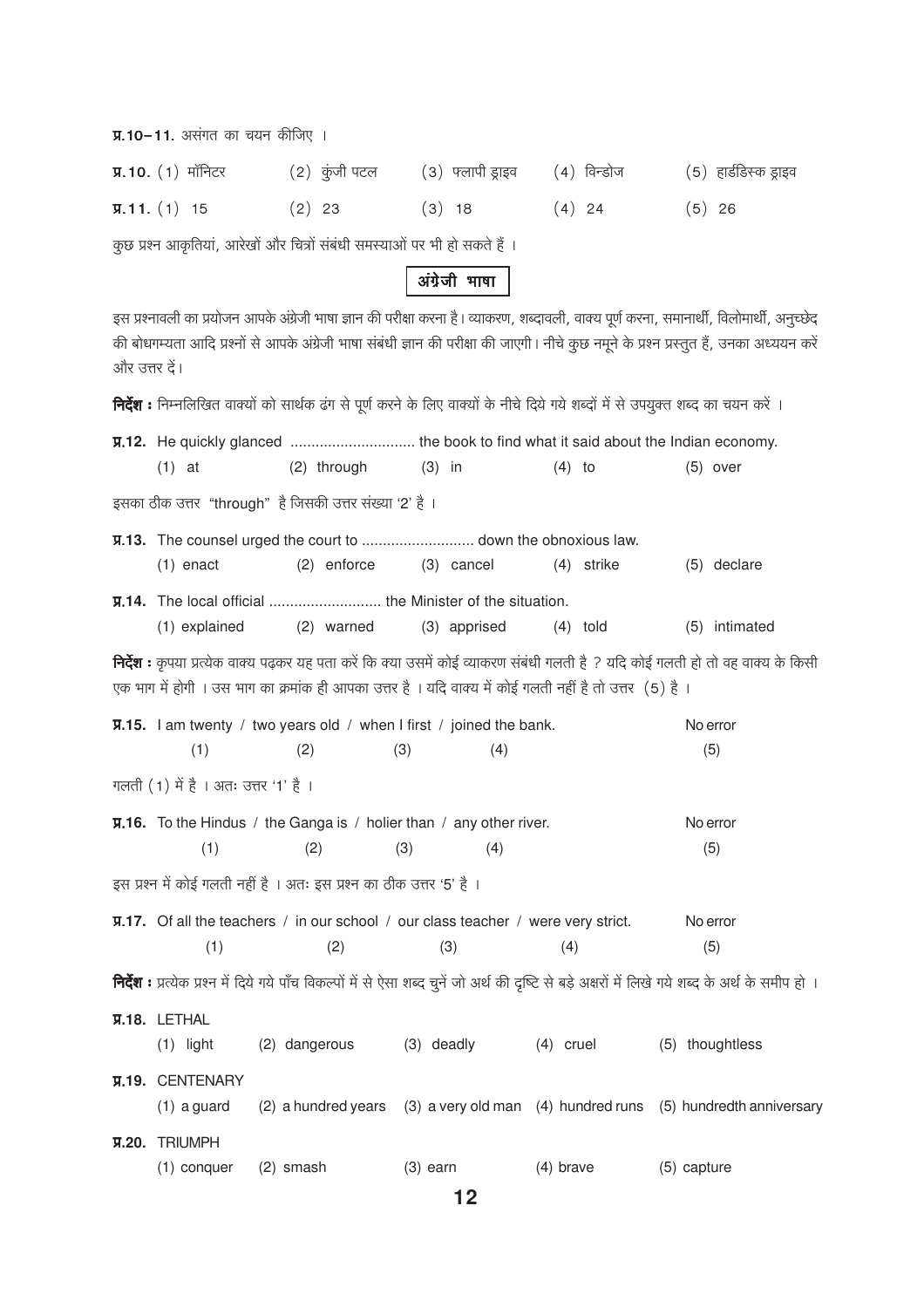**Q.10-11.** Pick the odd man out.

| <b>Q.10.</b> (1) Monitor |          | (2) Keyboard | (3) Floppy drive | (4) Windows | (5) Hard-disk drive |
|--------------------------|----------|--------------|------------------|-------------|---------------------|
| Q.11. (1) 15             | $(2)$ 23 | $(3)$ 18     | $(4)$ 24         | $(5)$ 26    |                     |

There may also be problems in the form of figures, designs and drawings.

# **English Language**

This is a test to see how well you know English. Your English language ability would be tested through questions on grammar, vocabulary, sentence completion, synonyms, antonyms, comprehension of a passage, etc. Study and answer the sample questions given below :

**Directions :** Pick out the most appropriate word from amongst the words given below each sentence to complete it meaningfully.

| <b>Q.12.</b> He quickly glanced  the book to find what it said about the Indian economy.                                                                                                                                                                |                     |          |              |          |              |                 |                                                               |
|---------------------------------------------------------------------------------------------------------------------------------------------------------------------------------------------------------------------------------------------------------|---------------------|----------|--------------|----------|--------------|-----------------|---------------------------------------------------------------|
| $(1)$ at                                                                                                                                                                                                                                                | (2) through         | $(3)$ in |              | $(4)$ to |              |                 | $(5)$ over                                                    |
| The correct answer is "through" which is answer No. 2.                                                                                                                                                                                                  |                     |          |              |          |              |                 |                                                               |
| $(1)$ enact                                                                                                                                                                                                                                             | (2) enforce         |          | $(3)$ cancel |          | $(4)$ strike |                 | (5) declare                                                   |
| (1) explained                                                                                                                                                                                                                                           | (2) warned          |          | (3) apprised |          | $(4)$ told   |                 | (5) intimated                                                 |
| Directions: Read each sentence to find out whether there is any grammatical error in it. The error, if any, will be<br>in one part of the sentence. The number of that part of the sentence is your answer. If there is no error, the<br>answer is (5). |                     |          |              |          |              |                 |                                                               |
| <b>Q.15.</b> I am twenty / two years old / when I first / joined the bank.<br>(1)                                                                                                                                                                       | (2)                 | (3)      | (4)          | (5)      |              | No error        |                                                               |
| The error is in (1). Therefore the answer is '1'.                                                                                                                                                                                                       |                     |          |              |          |              |                 |                                                               |
| Q.16. To the Hindus / the Ganga is / holier than / any other river.<br>(1)                                                                                                                                                                              | (2)                 | (3)      | (4)          |          |              | No error<br>(5) |                                                               |
| In this question, there is no error; therefore the right answer to this question is '5'.                                                                                                                                                                |                     |          |              |          |              |                 |                                                               |
| <b>Q.17.</b> Of all the teachers / in our school / our class teacher / were very strict.<br>(1)                                                                                                                                                         | (2)                 |          | (3)          |          | (4)          | No error<br>(5) |                                                               |
| Directions : In each of the following questions, select from amongst the five alternatives, the word nearest in<br>meaning to the word given in capitals.                                                                                               |                     |          |              |          |              |                 |                                                               |
| Q.18. LETHAL<br>$(1)$ light                                                                                                                                                                                                                             | (2) dangerous       |          | (3) deadly   |          | $(4)$ cruel  |                 | (5) thoughtless                                               |
| Q.19. CENTENARY<br>$(1)$ a guard                                                                                                                                                                                                                        | (2) a hundred years |          |              |          |              |                 | (3) a very old man (4) hundred runs (5) hundredth anniversary |
| Q.20. TRIUMPH<br>(1) conquer                                                                                                                                                                                                                            | (2) smash           |          | $(3)$ earn   |          | $(4)$ brave  |                 | (5) capture                                                   |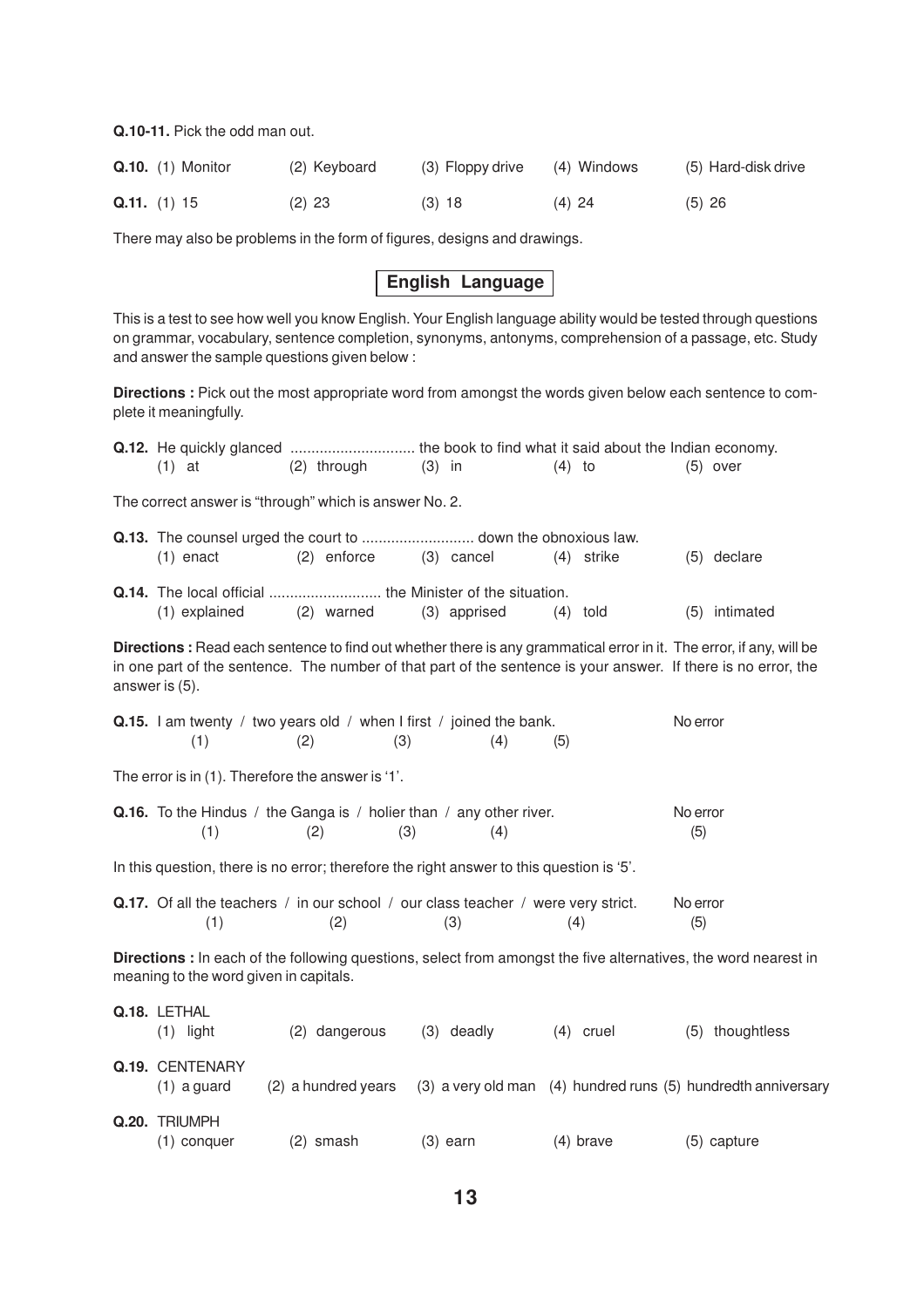निर्देश : प्रत्येक प्रश्न में दिये गये पाँच विकल्पों में से ऐसा शब्द चुनें जो अर्थ की दृष्टि से बड़े अक्षरों में लिखे गये शब्द का विपरीतार्थी हो । **T.21.** LIVELY  $(1)$  simple  $(2)$  weak  $(3)$  dull  $(4)$  angry  $(5)$  moron я.22. INADVERTENT (1) adequate (2) available (3) sluggish (4) negligent (5) intentional इसके अतिरिक्त आपकी अनूच्छेद की बोधगम्यता की परीक्षा के लिए अनूच्छेद पर आधारित प्रश्न होंगे । बैंकिंग उद्योग के विशेष संदर्भ सहित सामान्य सचेतता यह प्रश्नावली आपकी विगत एवं वर्तमान घटनाओं, सामाजिक वित्तीय विकास के साथ साथ बैंकिंग उद्योग में घटित घटनाओं के बारे में सचेतता के मापन के लिये है । **प्र.23.** निम्नलिखित में से किस वित्तीय संस्थान ने बैंको के लिए **अपने ग्राहक को जानों** (know your customer) दिशानिर्देश शुरू की है ?  $(1)$  आईडीबीआई (IDBI)  $(2)$  भा.रि.बैं.  $(3)$  नाबार्ड (4) सिडबी (SIDBI) (5) दिए गए विकल्पों को छोडकर अन्य **प्र.24.** भारत में, निम्नलिखित में से किस क्षेत्र ने, राज्यों की आय की वृद्धि तय करने में, अधिकतम योगदान दिया है ? (2) पर्यटन  $(1)$  ऊजा (3) सेव<u>ा</u> (4) परिवहन  $(5)$  कृषि **y.25.** निम्न में से किस राष्ट्रीयकृत बैंक का मुख्यालय महाराष्ट्र राज्य में स्थित नहीं है ? (2) सेंट्रल बैंक ऑफ इंडिया  $(1)$  देना बैंक (3) बैंक ऑफ इंडिया (4) यूनियन बैंक ऑफ इंडिया (5) युनाइटिड बैंक ऑफ इंडिया **प्र.26.** निम्नलिखित में से कौन वर्तमान में भारत का प्रधानमंत्री है ? (1) एल्. के. अडवानी  $(2)$  डा. मनमोहन सिंह (3) श्रीमती सोनिया गांधी (4) श्री अटल बिहारी बाजपेयी (5) दिए गए विकल्पों को छोडकर अन्य संख्यात्मक अभियोग्यता

इस परीक्षा के माध्यम से संख्या संबंधी गणनाओं आदि में आपकी गति एवम सटीकता की जाँच की जाएगी।

निर्देश : निम्नलिखित में से प्रत्येक प्रश्न में एक संख्या नहीं दी गयी। उस संख्या के स्थान पर प्रश्नचिह्न (?) लगा दिया गया है। आपको यह बताना है कि प्रश्न चिह्न के स्थान पर उत्तर संख्या 1, 2, 3 और 4 में से कौन सी आएगी। यदि इन चारों में से कोई भी ठीक न हो तो आपका उत्तर होगा (5) अर्थात् 'दिए गए विकल्पों को छोड़कर अन्य'।

|       | $\overline{y}$ .27. 42 + 73 + 137 = ?    |                                                                                                                |           |           |                                                                                      |
|-------|------------------------------------------|----------------------------------------------------------------------------------------------------------------|-----------|-----------|--------------------------------------------------------------------------------------|
|       | $(1)$ 352 $(2)$ 252                      |                                                                                                                | $(3)$ 242 | $(4)$ 142 | (5) दिए गए विकल्पों को छोड़कर अन्य                                                   |
|       | <b>y.28.</b> 20 $\times \frac{1}{2}$ = ? |                                                                                                                |           |           |                                                                                      |
|       |                                          | $(1)$ 4 $(2)$ 5                                                                                                | $(3)$ 12  | (4) 20    | (5) दिए गए विकल्पों को छोड़कर अन्य                                                   |
|       |                                          | प्रश्न क्र. 28 का सही उत्तर है 10 परंतु 1, 2, 3 या 4 में से कोई भी उत्तर ठीक नहीं है। इसलिए आपका उत्तर 5 होगा। |           |           |                                                                                      |
|       |                                          | कुछ प्रश्नों में अंकगणितीय तर्क की आवश्यकता होगी। उदाहरण के लिए:                                               |           |           |                                                                                      |
| 9.29. | $(1) 6$ $(2) 10$                         | 10 रूपये प्रति सेब के भाव से 6 सेबों की कीमत कितने रुपये होगी ?                                                | (3)60     |           | $(4)$ 61<br>$(5)$ 610                                                                |
| 9.30. |                                          | निम्नलिखित में से कौनसा अंक 4 का सही गुणक है ?                                                                 |           |           | (1) 27114 (2) 58204 (3) 48402 (4) 32286 (5) दिए गए विकल्पों को छोड़कर अन्य           |
| 9.31. |                                          | यदि 10 रुपये में एक पैन बेचने पर लाभ उसकी लागत के बराबर है तो पैन का मूल्य क्या है ?                           |           |           | (1) $3/-$ ₹ (2) $5/-$ ₹ (3) $10/-$ ₹ (4) $20/-$ ₹ (5) दिए गए विकल्पों को छोड़कर अन्य |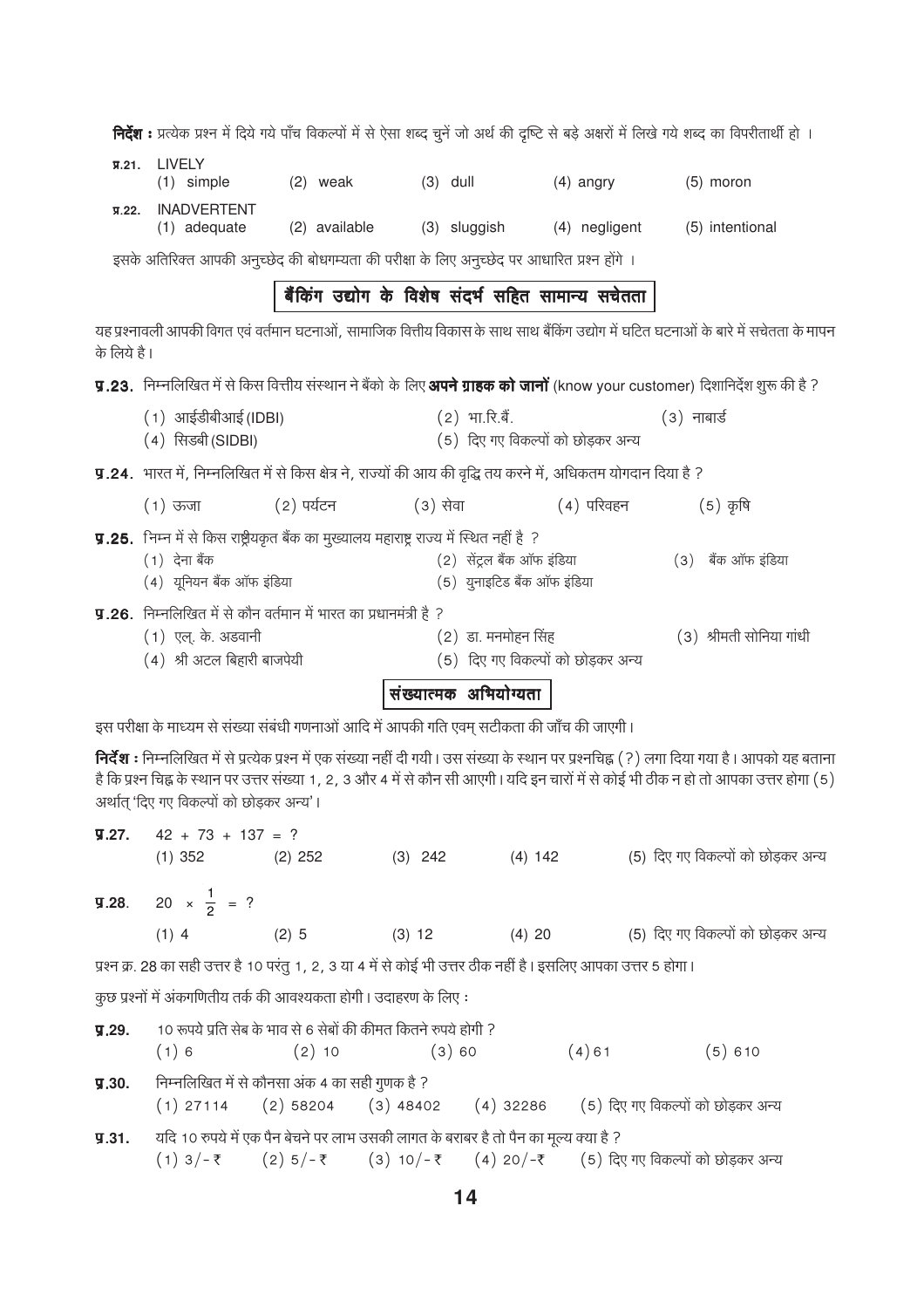**Directions :** In each of the following questions, select from amongst the five alternatives, the word most opposite in meaning of the word given in capitals.

|       | Q.21. LIVELY<br>$(1)$ simple                                                                                     |           | (2) weak                  | $(3)$ dull   |     | $(4)$ angry       | $(5)$ moron                                                                                                           |  |
|-------|------------------------------------------------------------------------------------------------------------------|-----------|---------------------------|--------------|-----|-------------------|-----------------------------------------------------------------------------------------------------------------------|--|
|       | Q.22. INADVERTENT<br>(1) adequate                                                                                |           | (2) available             | (3) sluggish | (4) | negligent         | intentional<br>(5)                                                                                                    |  |
|       | In addition, there will be questions based on passage, to test your comprehension.                               |           |                           |              |     |                   |                                                                                                                       |  |
|       |                                                                                                                  |           |                           |              |     |                   | <b>GENERAL AWARENESS WITH SPECIAL REFERENCE TO BANKING INDUSTRY</b>                                                   |  |
|       | well as awareness about developments in the Banking Industry etc.                                                |           |                           |              |     |                   | This test is designed to measure your awareness about the past and present events, socio economic developments as     |  |
| Q.23. |                                                                                                                  |           |                           |              |     |                   | Which of the following financial institutions has introduced the 'Know Your Customer' guidelines for Banks?           |  |
|       | $(1)$ IDBI                                                                                                       | $(2)$ RBI | (3) NABARD                | 4) SIDBI     |     |                   | (5) Other than those given as options                                                                                 |  |
|       |                                                                                                                  |           |                           |              |     |                   | Q.24. Which of the following sectors contributes the maximum in deciding the growth in income of the states in India? |  |
|       | $(1)$ Energy                                                                                                     |           | (2) Tourism               | (3) Service  | (4) | Transport         | (5) Agriculture                                                                                                       |  |
| Q.25. | Headquarters of which of the following nationalised Banks is not situated in Maharashtra state?<br>(1) Dena Bank |           | (2) Central Bank of India |              |     | (3) Bank of India |                                                                                                                       |  |

(4) Union Bank of India (5) United Bank of India

**Q.26.** Who among the following is the current Prime Minister of India ?

- (1) L. K. Advani (2) Dr. Manmohan Singh (3) Mrs. Sonia Gandhi
- (4) Shri Atal Bihari Vajpayee (5) Other than those given as options

# **QUANTITATIVE APTITUDE**

This test is to measure how fast and accurate you are in dealing with numbers.

**Directions :** In each of the following questions one number is missing. The place where the number is missing is shown by a question mark (?). You have to find out which one of the answers shown against 1, 2, 3 and 4 can replace the question mark. If none of these four can replace the question mark, you will indicate (5) i.e. 'Other than those given as options' as your answer.

| Q.27. | $42 + 73 + 137 = ?$               |           |           |           |                                       |
|-------|-----------------------------------|-----------|-----------|-----------|---------------------------------------|
|       | $(1)$ 352                         | $(2)$ 252 | $(3)$ 242 | $(4)$ 142 | (5) Other than those given as options |
|       | Q.28. $20 \times \frac{1}{2}$ = ? | (2) 5     | $(3)$ 12  | $(4)$ 20  | (5) Other than those given as options |

The correct answer for Q.28 is 10. But none of the 1, 2, 3, or 4 shows this answer. Therefore your answer is 5.

Some of the questions may require arithmetical reasoning. For example :

| Q.29. | At 10 Rupees each, how many rupees will 6 apples cost? |                                                                   |             |              |                                                                                                                                                   |  |  |  |
|-------|--------------------------------------------------------|-------------------------------------------------------------------|-------------|--------------|---------------------------------------------------------------------------------------------------------------------------------------------------|--|--|--|
|       | $(1)$ 6                                                | $(2)$ 10                                                          | (3) 60      | $(4)$ 61     | $(5)$ 610                                                                                                                                         |  |  |  |
| Q.30. | $(1)$ 27114                                            | Which of the following can be exact multiple of 4?<br>$(2)$ 58204 | $(3)$ 48402 | $(4)$ 32286  | (5) Other than those given as options                                                                                                             |  |  |  |
| Q.31. | (1) ₹3/-                                               | (2) ₹ 5/-                                                         | (3) ₹10/-   | $(4)$ ₹ 20/- | If the profit made by selling a pen for Rs.10 is as much as its cost, what is the cost price of the pen?<br>(5) Other than those given as options |  |  |  |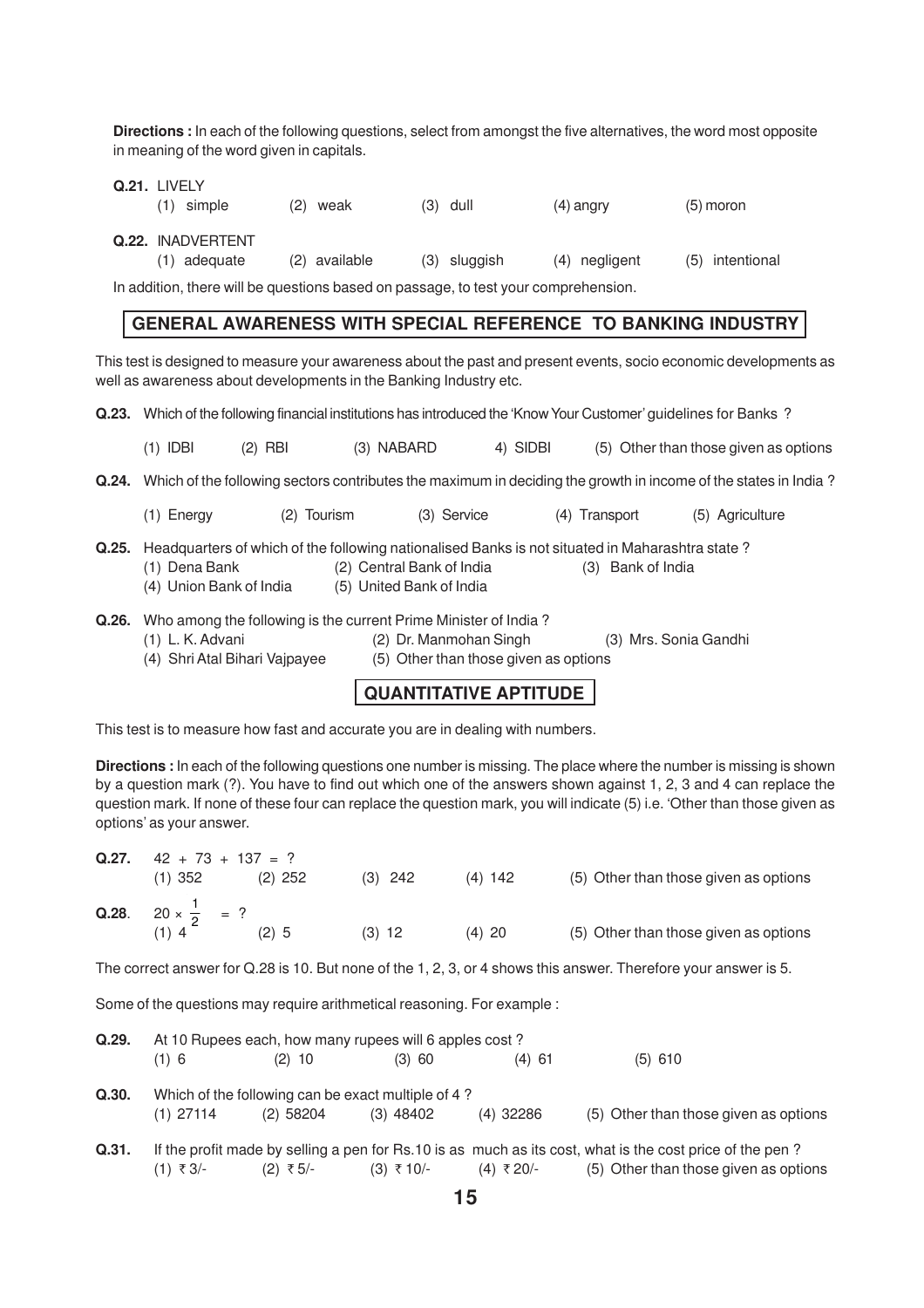|               | विभिन्न श्रेणियां देने वाले कर्मचारियों का प्रतिशत |    |    |    |    |    |
|---------------|----------------------------------------------------|----|----|----|----|----|
| विशेषता       |                                                    | Ш  | Ш  | IV | V  | VI |
| वरिष्ठता      | 32                                                 | 17 | 22 | 19 | 5  | 5  |
| अध्यवसाय      | 14                                                 | 19 | 17 | 9  | 27 | 14 |
| कार्य निपुणता | 15                                                 | 19 | 21 | 14 | 14 | 17 |
| बुद्धिमत्ता   | 10                                                 | 14 | 10 | 14 | 17 | 35 |
| ईमानदारी      | 24                                                 | 17 | 7  | 9  | 27 | 16 |
| सामाजिकता     | 5                                                  | 14 | 23 | 35 | 10 | 13 |

y.32–33. नीचे सारणी में 700 कर्मचारियों का प्रतिशत दर्शाया गया है जो उन 6 विशेषताओं के आधार पर वर्गीकृत है जिससे पदोन्नति में सहायता मिलती है। श्रेणी। सबसे अधिक है। सारणी का सावधानीपूर्वक अध्ययन कीजिये तथा उसके नीचे दिए प्रश्नों का उत्तर दें :

| 9.32. |                                 | पदोन्नति के लिए किस विशेषता को सर्वोच्च श्रेणी मिली है ? |                                                       |  |
|-------|---------------------------------|----------------------------------------------------------|-------------------------------------------------------|--|
|       | (1) अध्यवसाय       (2) वरिष्ठता |                                                          | (३) ईमानदारी       (4) सामाजिकता    (5) कार्य निपुणता |  |

सारणी में श्रेणी। का प्रतिशत देखिये। आप देखेंगे कि वरिष्ठता को अधिकतम प्रतिशत दिया गया है। अतः आपका उत्तर है 'वरिष्ठता' जिसका क्रमांक (2) है।

| 9.33. |           | कितने कर्मचारियों ने बुद्धिमता को श्रेणी III दी हैं ? |          |       |       |
|-------|-----------|-------------------------------------------------------|----------|-------|-------|
|       | $(1)$ 119 | $(2)$ 98                                              | $(3)$ 77 | (4)70 | (5)10 |

कृपया सारणी में श्रेणी III में बुद्धिमत्ता के लिए उल्लेखित प्रतिशत देखें। आप देखेंगे कि 700 कर्मचारियों में से 10 प्रतिशत लोगों ने बुद्धिमत्ता को श्रेणी ॥| दी हैं | 700 कर्मचारियों का 10 प्रतिशत 70 है | अतः आपका उत्तर होगा क्रमांक (4) |

# व्यावसायिक ज्ञान पद के लिए प्रासंगिक

# चार्टर्ड अकाउंटेंट/वित्तिय विश्लेषक

इस प्रश्नपत्र में पूछे गए प्रश्न संबंधित पद की विशेषज्ञता के क्षेत्र से संबंधित है।

आस्थगित राजस्व व्यय की संकल्पना, निम्नलिखित में से किस लेखा संकल्पना से करीब से संबद्ध है ?  $\Pi.34.$  $(2)$  लाभकारी कारबारवाला संस्थान  $(3)$  मैचिंग कान्*सेप्ट* (4) कन्जरवेशन (5) कन्सिस्टेन्सी  $(1)$  उपचय

### सुरक्षा अधिकारी

**प्र.35.** जिस आग मे एल. पी. जी., ब्यूटेन, प्रोपेन आदि जैसे गैसे दबाव में आ जाएं, उस आग को किस श्रेणी में रखा जा सकता है ?

- (1) श्रेणी 'A' की आग (2) श्रेणी 'B' की आग
- (3) श्रेणी 'C' की आग  $(4)$  श्रेणी 'D' की आग
- (5) दिए गए विकल्पों को छोडकर अन्य

# सिविल अभियंता

परियोजनाओं की योजना के लिए आविष्कृत पहली विधि थी ------- $\Pi.36.$ (3) CPM (4) PERT (5) दिए गए विकल्पों को छोड़कर अन्य  $(1)$  बार चार्ट  $(2)$  माइल स्टोन

### इलेक्ट्रिकल अभियंता

 $\Pi.37.$ इलेक्ट्रिकल मशीनों में निम्न में से कौनसा इसूलेशन क्लास (वर्ग) मुख्यतः उपयोग में लाया जाता है ?  $(1)$  क्लास – Y  $(2)$  क्लास – A  $(3)$  क्लास – F  $(4)$  क्लास – C  $(5)$  क्लास – H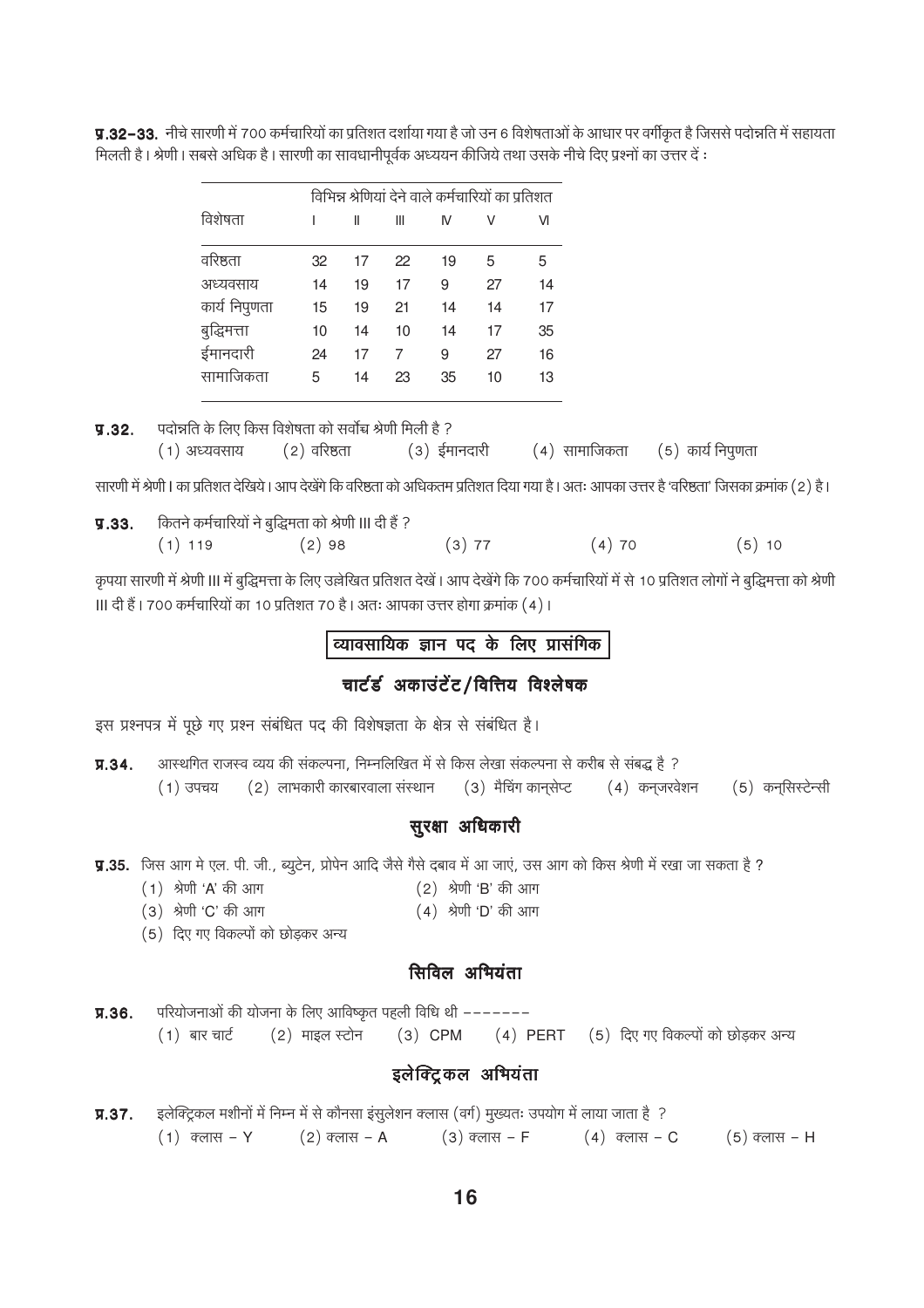**Q.32-33. Directions :** Given below is a table showing percentages out of a total of 700 employees ranking six attributes that help promotion. Rank I is the highest. Study the table carefully and answer questions that follow :

|              |    |    | Percent of Employees Giving Different Ranks |    |    |    |
|--------------|----|----|---------------------------------------------|----|----|----|
| Attribute    |    | Ш  | Ш                                           | M  | V  | VI |
| Seniority    | 32 | 17 | 22                                          | 19 | 5  | 5  |
| Perseverance | 14 | 19 | 17                                          | 9  | 27 | 14 |
| Efficiency   | 15 | 19 | 21                                          | 14 | 14 | 17 |
| Intelligence | 10 | 14 | 10                                          | 14 | 17 | 35 |
| Honesty      | 24 | 17 | 7                                           | 9  | 27 | 16 |
| Sociability  | 5  | 14 | 23                                          | 35 | 10 | 13 |

**Q.32.** Which attribute for promotion has received the highest rank ? (1) Perseverance (2) Seniority (3) Honesty (4) Sociability (5) Efficiency

Notice the percentage for rank I given in the table. You observe that seniority is the attribute with the highest percentage. So your answer is "Seniority", which is answer No. (2).

| Q.33. |           |          | How many employees gave rank III to intelligence? |          |          |
|-------|-----------|----------|---------------------------------------------------|----------|----------|
|       | $(1)$ 119 | $(2)$ 98 | $(3)$ 77                                          | $(4)$ 70 | $(5)$ 10 |

Look at the intersection of the column giving percentage for rank III and the row giving percentage for intelligence. You find that 10 percent of the 700 employees have given rank III to this attribute. 10% of 700 is 70. So your answer should be (4).

### **PROFESSIONAL KNOWLEDGE**

### **CHARTERED ACCOUNTANT/FINANCIAL ANALYST**

- **Q.34.** The concept of deferred revenue expenditure is closely related to which of the following accounting concepts ?
	- (1) Accrual (2) Going Concern (3) Matching Concept (4) Conservation (5) Consistency

### **SECURITY OFFICER**

**Q.35.** Fire involving gases under pressure such as LPG, butane, propane etc. can be classified as -

| $(1)$ Class 'A' fire | (2) Class 'B' fire   |  |
|----------------------|----------------------|--|
| (3) Class 'C' fire   | $(4)$ Class 'D' fire |  |

(5) Other than those given as options

### **CIVIL ENGINEER**

**Q.36.** The first method invented for planning projects was -----------

(1) Bar chart (2) Milestone (3) CPM (4) PERT (5) Other than those given as options

### **ELECTRICAL ENGINEER**

**Q.37.** Which of the following insulation classes is mainly used in electrical machines?

(1) Class - Y (2) Class - A (3) Class - F (4) Class - C (5) Class - H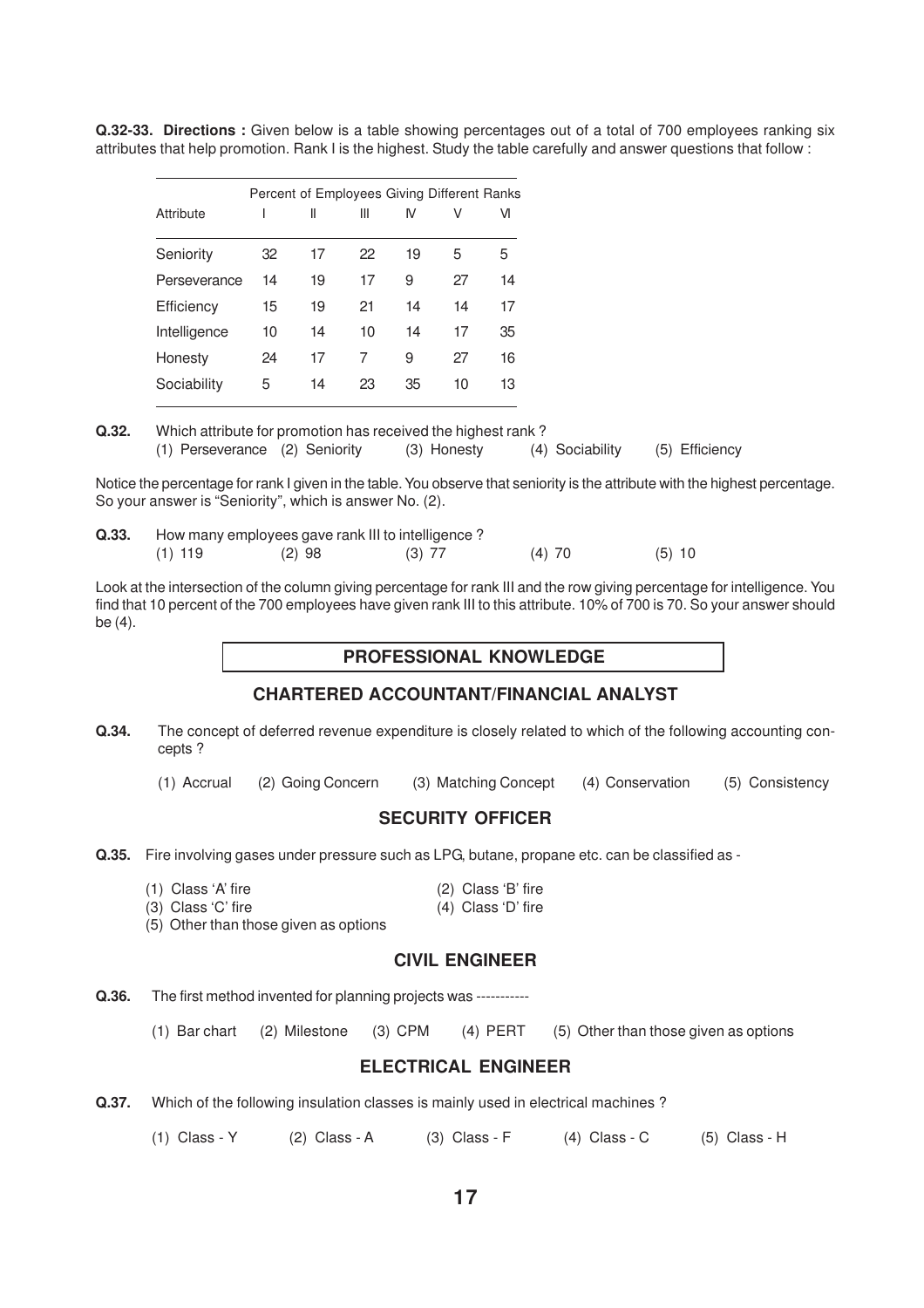# V. ऑनलाइन परीक्षा के स्वरुप का विवरण :

- परीक्षा ऑनलाइन अर्थात कंप्यूटर पर होगी ।  $\mathbf{1}$ .
- उम्मीदवार को लॉगिन स्क्रीन दिखाई पडेगी। उम्मीदवार को अपने यूजर आई डी. और पासवर्ड, जो बुलावा पत्र में दिया गया है, का प्रयोग करते  $\overline{2}$ . हए लॉग इन करना होगा।
- लॉग इन करने के बाद, उम्मीदवार की प्रोफाइल (नाम, रोल न., फोटो इत्यादि) प्रदर्शित की जाएंगी और उम्मीदवार को 'I confirm' बटन पर  $3.$ क्लिक करके प्रोफाइल सही है की पुष्टि करनी है।
- तत्पश्चात् स्क्रीन पर अनुदेश दिखाई पडेंगे।  $4.$
- उम्मीदवार को अनुदेश ध्यान से पढ़ लेने चाहिए और स्क्रीन के बॉटम में दिए गए बॉक्स में 'चेकिंग' (क्लिक) करके इन्हें पढ लिया गया निर्दिष्ट 5. कर देना चाहिए, उसके बाद 'l am ready to begin' बटन एक्टिवेट होगा।
- 'I am ready to begin' बटन पर क्लिक करने के बाद परीक्षा का **वास्तविक समय** आरंभ होगा। 6.
- परीक्षा में 200 प्रश्न होंगे और प्रत्येक प्रश्न के 5 विकल्प होंगे ।  $\overline{7}$ .
- अंग्रेजी भाषा के प्रश्नों को छोड़कर शेष सभी प्रश्न हिंदी और अंग्रेजी में उपलब्ध होंगे। दिए गए प्रश्न को दूसरी भाषा में देखने के लिए, उम्मीदवार 8. 'view in' ड्रॉप डाउन बॉक्स पर क्लिक करके इच्छित भाषा चून सकता है।
- एक समय में केवल एक प्रश्न दिखाई पड़ेगा। 9.
- सभी प्रश्नों में बह विकल्प होंगे । प्रश्न के पांच उत्तर में से केवल एक सही उत्तर होगा । **उम्मीदवार को सर्वाधिक उपयुक्त उत्तर चुनकर** 10. उसे उस विकल्प को 'माउसक्लिक' करना है जो उसे उपयुक्त/सही लगता है । क्लिक किया गया विकल्प उस प्रश्न का उत्तर माना जाएगा । किसी भी प्रश्न का उत्तर, अंकन के लिये तभी मान्य होगा जब उम्मीदवार ने उसको "Save & Next" अथवा "Mark for Review & Next" के साथ सेव किया हो ।
- सर्वर पर घड़ी सेट की गई है और आपके स्क्रीन पर ऊपरी दाए कोने में काउंट डाउन टाइमर आपके लिए परीक्षा पूरी करने के लिए शेष समय  $11.$ दर्शाएगा । घडी पूरी तरह चल जाने पर परीक्षा का समय स्वत: पूरा हो जाता है आपको अपनी परीक्षा समाप्त या सबमिट नहीं करनी है ।
- स्क्रीन पर दाए प्रश्न पैलेट प्रत्येक क्रमांकित प्रश्न का निम्नलिखित में से एक स्टेटस दर्शाता है:  $12.$





आपने इस प्रश्न का उत्तर नहीं दिया है



- आपने इस प्रश्न का उत्तर दिया है
- $\sqrt{7}$ आपने इस प्रश्न का उत्तर नहीं दिया है किंतू रिव्यू के लिए मार्क किया है



आपने इस प्रश्न का उत्तर दिया है किंतु रिव्यू के लिए मार्क किया है

रिव्यू के लिए मार्क स्टंटस महज रिमाइंडर का काम करता है कि आपने फिर से देखने के लिए प्रश्न सेट किया है। रिव्यू के लिए मार्क किए गए प्रश्न का उत्तर चूना जाता है तो इस उत्तर पर अंतिम मूल्यांकन में सम्मिलित किया जाएगा।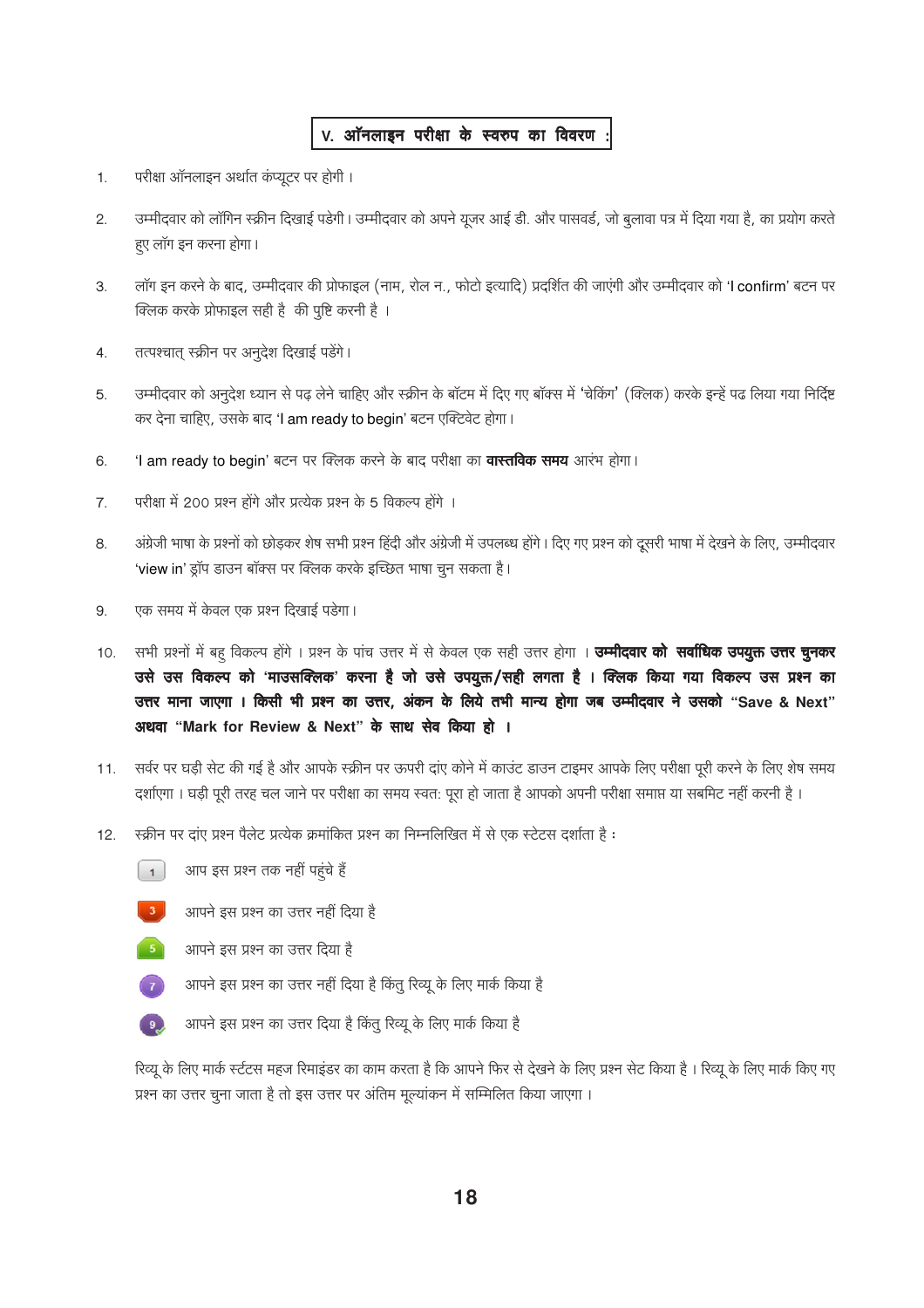# **V. Details about On-line Test Pattern :**

- 1. The examination would be conducted on-line i.e. on a computer.
- 2. A **login screen** will be displayed to the candidate. The candidate has to log in using his/her User ID and Password which is provided on the Call Letter.
- 3. After logging in Candidate's profile (Name, Roll No. & photograph etc.) will be displayed and the candidate has to confirm the same by clicking on the 'I confirm' button confirming the profile is correct.
- 4. Thereafter the instructions will be displayed on the screen.
- 5. A candidate should read the instructions carefully and indicate that he has done so by 'checking' (click) the box at the bottom of the screen, after which the **'I am ready to begin' button** is activated.
- 6. After clicking on the 'I am ready to begin' button the actual **test time** will begin.
- 7. There will be 200 Questions and each question is followed by 5 alternatives/options.
- 8. The questions except those on English Language will be available in Hindi and in English. In order to view a given question in the other language, a candidate can click on the 'view in' drop down box and select the desired language.
- 9. Only one question will be displayed at a time.
- 10. All the questions will have multiple choices. Out of the five answers to a question only one will be the correct answer. **The candidate has to select the most appropriate answer and 'mouse click' that alternative which he/ she feels is appropriate/ correct. The alternative/ option that is clicked on will be treated as the answer to that question. Answer to any question will be considered for final evaluation, only when candidates have submitted the answers by clicking on "Save & Next" or "Mark for Review & Next".**
- 11. The clock has been set at the server and the countdown timer at the top right corner of your screen will display the time remaining for you to complete the exam. When the clock runs out the exam ends by default - you are not required to end or submit your exam.
- 12. The question palette at the right of screen shows one of the following statuses of each of the questions numbered:
	- $\vert$  1 You have not visited the question yet.



You have not answered the question.



You have answered the question.



You have NOT answered the question but have marked the question for review.



The Marked for Review status simply acts as a reminder that you have set to look at the question again. If an answer is selected for a question that is Marked for Review, the answer will be considered in the final evaluation.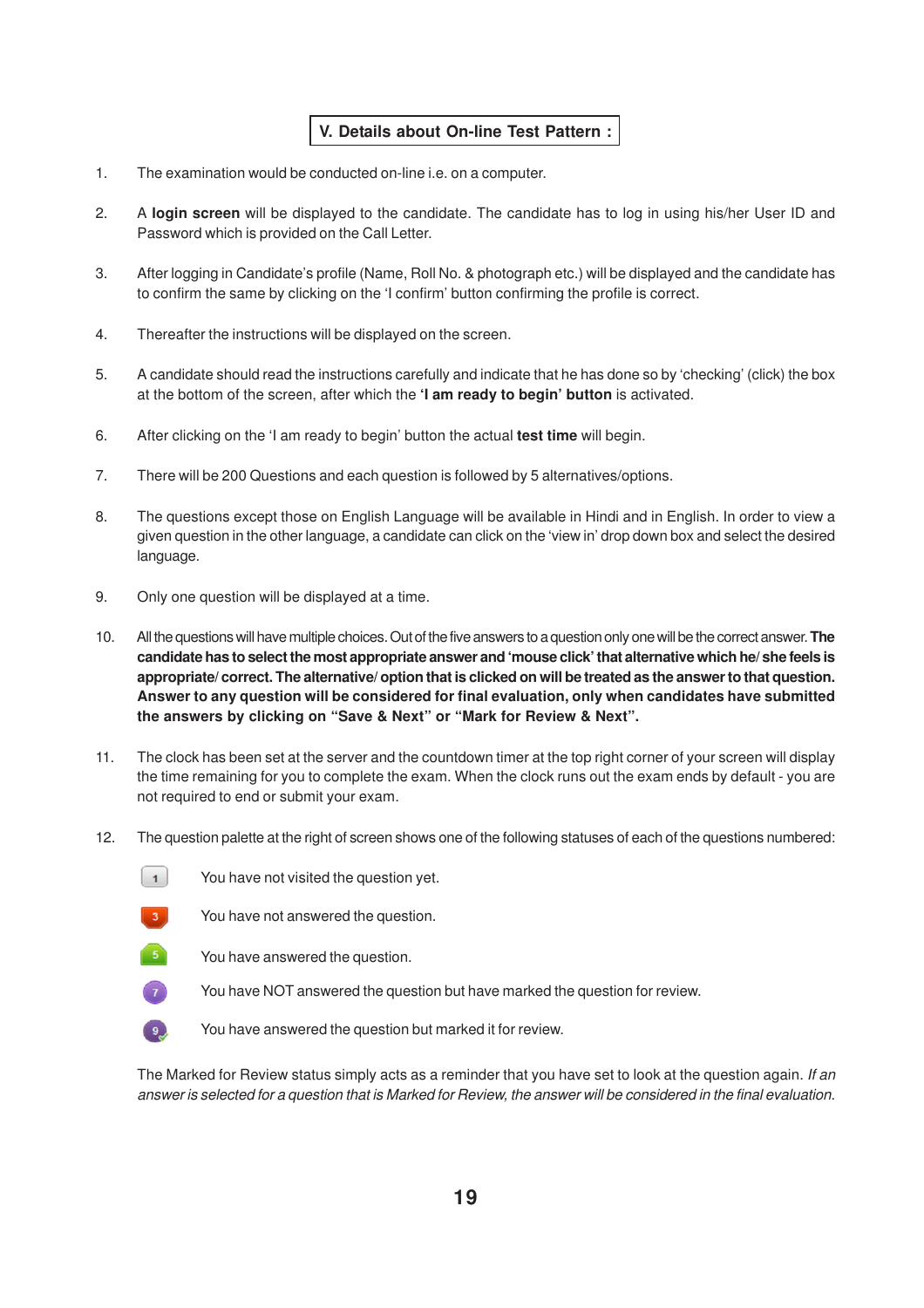- उत्तर देने के लिए प्रश्न चूनने के लिए आपको निम्नलिखित में से एक करना है:  $13.$ 
	- उस नंबर के प्रश्न पर सीधे जाने के लिए आपके स्क्रीन के दाए प्रश्न पैलेट पर प्रश्न नंबर पर क्लिक कीजिए । नोट करें कि इस विकल्प a. के प्रयोग पर वर्तमान प्रश्न का आपका उत्तर **सेव नहीं होता** है ।
	- वर्तमान प्रश्न का उत्तर सेव करने के लिए और क्रम में अगले प्रश्न पर जाने के लिए 'Save & Next' पर क्लिक कीजिए। b.
	- वर्तमान प्रश्न का उत्तर सेव करने, उसे रिव्यू हेत मार्क करने और क्रम में अगले प्रश्न पर जाने के लिए 'Mark for Review & Next'  $\overline{c}$ . पर क्लिक कीजिए ।
- अपना उत्तर चूनने के लिए, एक विकल्प बटन पर क्लिक कीजिए। 14.
- अपना उत्तर बदलने के लिए दूसरा वांछित विकल्प बटन क्लिक कीजिए।  $15.$
- अपना उत्तर सेव करने के लिए आपको Save & Next पर क्लिक करना चाहिए । 16.
- चूना गया उत्तर डिसिलेक्ट करने के लिए, चूने गए विकल्प पर फिर से क्लिक कीजिए या Clear Response बटन पर क्लिक कीजिए ।  $17<sub>1</sub>$
- रिव्यू के लिए प्रश्न मार्क करने के लिए Mark for Review & Next पर क्लिक कीजिए। यदि मार्कड फोर रिव्यू प्रश्न के लिए उत्तर चुना 18. जाता है तो अंतिम मुल्यांकन में उत्तर पर विचार किया जाएगा।
- किसी प्रश्न का उत्तर बदलने के लिए, पहले प्रश्न सिलेक्ट कीजिए और फिर नये उत्तर पर क्लिक कीजिए और उसके बाद Save & Next बटन 19. पर क्लिक कीजिए ।
- $20.$ जो प्रश्न उत्तर देने के बाद 'सेव' या 'रिव्यू के लिए मार्क' किए गए हैं, सिर्फ वही प्रश्न मूल्यांकन के लिए कन्सिडर किए जाएंगे।
- स्क्रीन के टॉप बार पर सेक्शनस डिस्प्ले किए जाएंगे । सेक्शन के नाम पर क्लिक करके सेक्शनस के प्रश्न देखे जा सकते हैं । जो सेक्शन आप  $21.$ देखेंगे वह हाइलाइट होगा ।
- किसी सेक्शन के अंतिम प्रश्न पर Save & Next बटन क्लिक करने के बाद आप आटोमैटिकली अगले सेक्शन के पहले प्रश्न पर पहुंच 22. जाएंगे ।
- सेक्शन के प्रश्नों के स्टेटस को देखने के लिए सेक्शनों के नामों पर आप माउस कर्सर मूव कर सकते हैं। 23.
- आपकी सुविधानुसार परीक्षा के दौरान आप कभी भी सेक्शनों और प्रश्नों के बीच शफल कर सकते हैं। 24.
- उम्मीदवारों से अनुरोध है कि "टेस्ट एडमिनिस्ट्रेटर" के निर्देशों का ध्यान से अनुसरण करें। यदि कोई उम्मीदवार निर्देशों/नियमों अनुसरण नहीं करता है 25. तो इसे कदाचार/अनुचित तरीके अपनाने का मामला माना जाएगा और उम्मीदवार बैंक द्वारा निर्णीत अवधि के लिए पारीक्षाओं में बैठने से डिबारमेंट के लिए पात्र होगा।
- उम्मीदवार केवल परीक्षा शुरू होने से पहले टेस्ट एडमिनिस्ट्रेटर को अपनी शंकाओं का समाधान कर सकता है। परीक्षा शुरु होने के बाद 26. किसी भी क्वेरी (शंका) का उत्तर नहीं दिया जाएगा।
- परीक्षा की समाप्ति के बाद, उम्मीदवार ना ही किसी भी प्रश्न का उत्तर दे पाएंगे और ना ही अपने उत्तर जांच पाएंगे। उम्मीदवार ने 'सबमिट' बटन 27. क्लिक नहीं किया होगा तब भी कंप्यूटर सिस्टम द्वारा उसके उत्तर स्वत: सेव कर लिए जाएंगे ।
- कृपया नोट करें :-28.
	- (a) परीक्षा का पूर्ण समय समाप्त होने तक उम्मीदवारों को "फाइनली सबमिट" करने नहीं दिया जाएगा ।
	- (b) एक बार परीक्षा शुरू हो जाने पर किसी भी परिस्थिति में कोई उम्मीदवार की-बोर्ड की किसी भी बटन पर क्लिक नहीं करेगा क्यों कि इससे परीक्षा लॉक हो जाएगी ।

\*\*\*\*\*\*\*\*\*\*\*